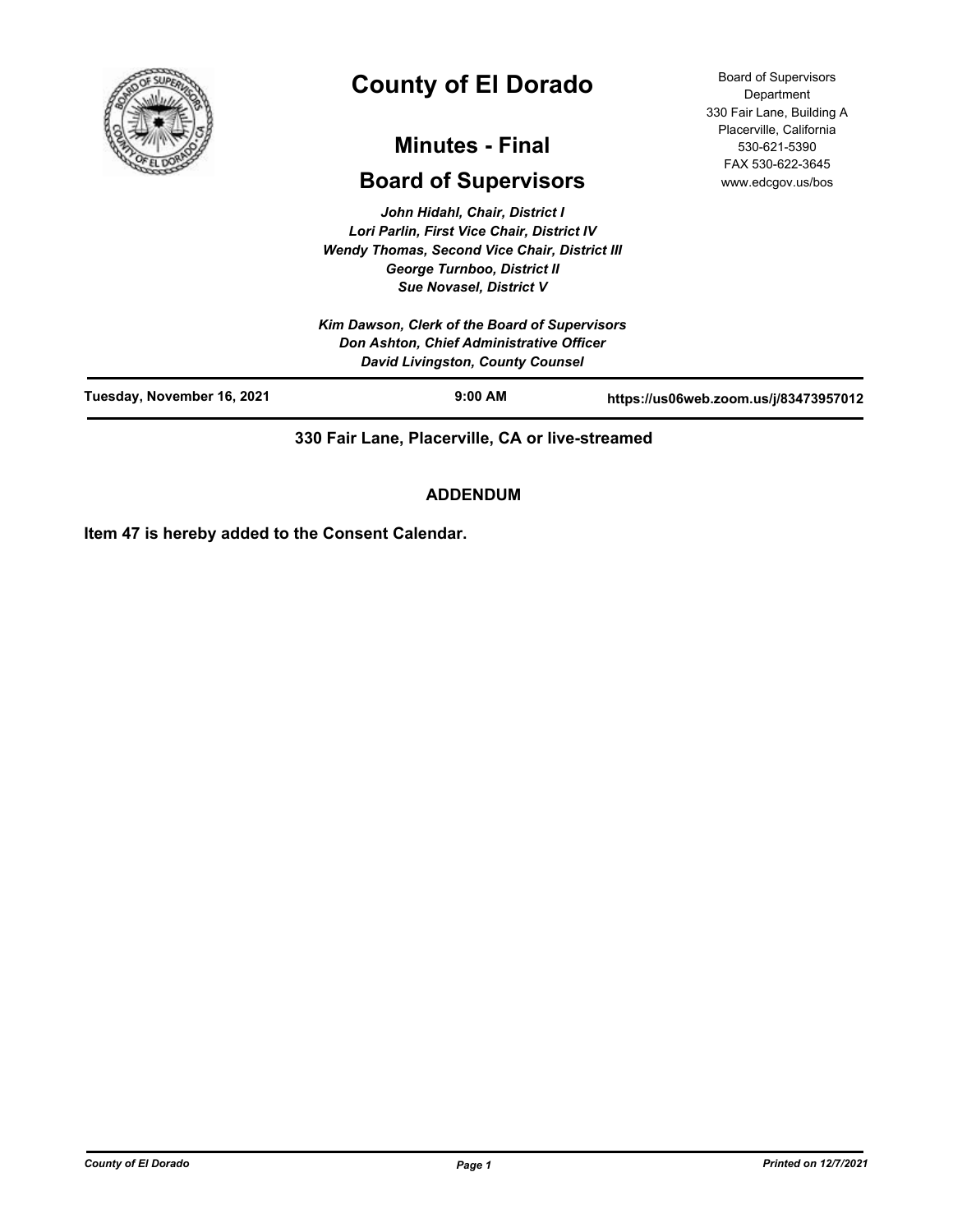**PUBLIC PARTICIPATION INSTRUCTIONS: In accordance with new guidance from the California Department of Public Health, the meeting will be open to the public. The meeting will continue to be live-streamed via Zoom and YouTube.**

**Members of the public may address the Board in-person or via Zoom to make a public comment. Seating is limited and available on a first-come, first-served basis. The public should call into 530-621-7603 or 530-621-7610. The Meeting ID is 834 7395 7012. Please note you will not be able to join the live-stream until the posted meeting start time.**

**To observe the live stream of the Board of Supervisors meeting go to https://zoom.us/j/83473957012.**

**To observe the Board of Supervisors meetings via YouTube, click https://www.youtube.com/channel/UCUMjDk3NUltZJrpw2CL7Zkg.**

**If you are joining the meeting via zoom and wish to make a comment on an item, press the "raise a hand" button. If you are joining the meeting by phone, press \*9 to indicate a desire to make a comment. Speakers will be limited to 3 minutes.**

**By participating in this meeting, you acknowledge that you are being recorded. If you choose not to observe the Board of Supervisors meeting but wish to make a comment on a specific agenda item, please submit your comment via email by 4:00 p.m. on the Monday prior to the Board meeting. Please submit your comment to the Clerk of the Board at edc.cob@edcgov.us. Your comment will be placed into the record and forwarded to the Board of Supervisors.**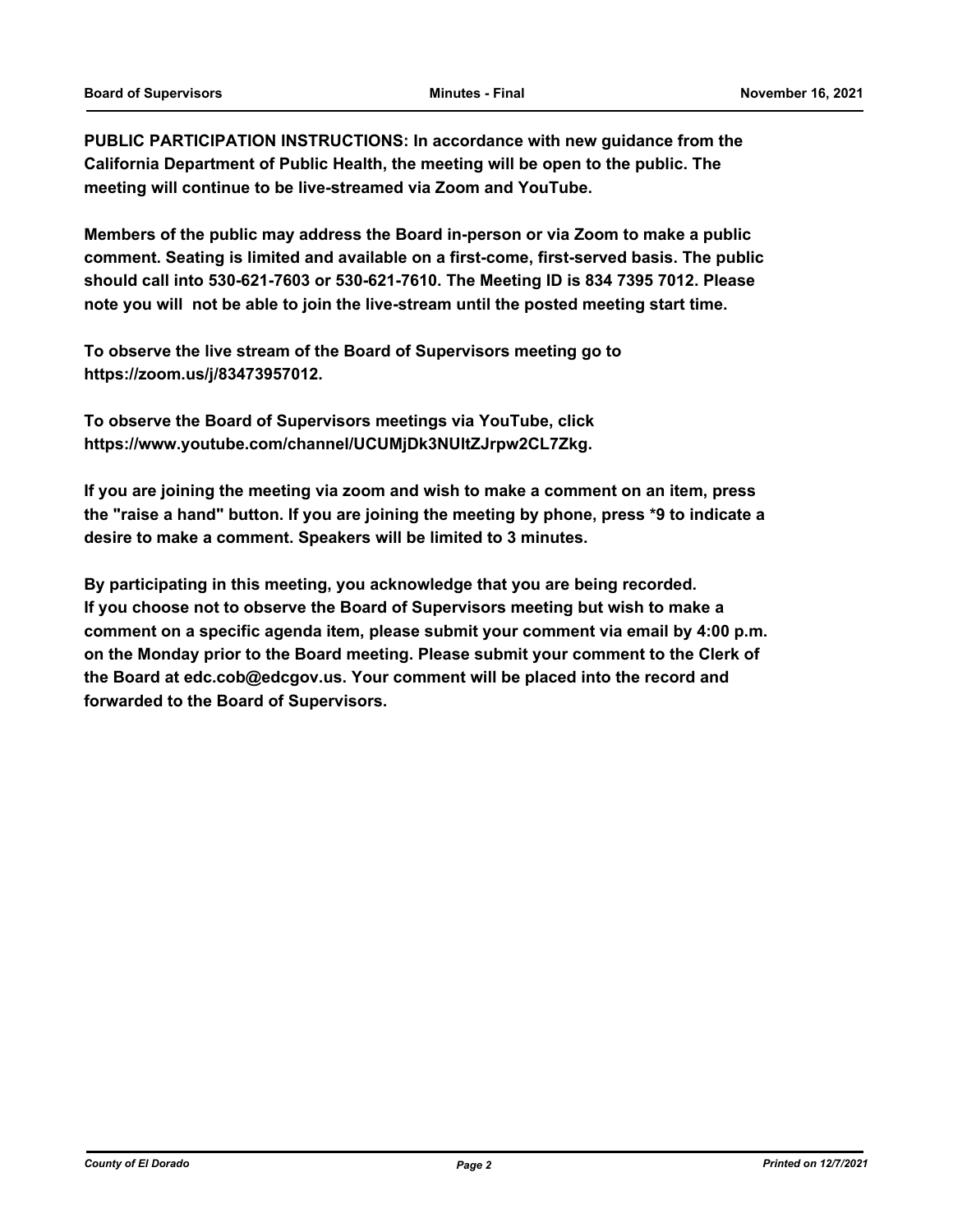# **Vision Statement**

# **Safe, healthy and vibrant communities, respecting our natural resources and historical heritage**

# **This institution is an equal opportunity provider and employer.**

Live Web Streaming and archiving of most Board of Supervisors meeting videos, all meeting agendas, supplemental materials and meeting minutes are available on the internet at: http://eldorado.legistar.com/Calendar.aspx

The County of El Dorado is committed to ensuring that persons with disabilities are provided the resources to participate in its public meetings. Please contact the office of the Clerk of the Board if you require accommodation at 530-621-5390 or via email, edc.cob@edcgov.us, preferably no less than 24 hours in advance of the meeting.

The Board of Supervisors is concerned that written information submitted to the Board the day of the Board meeting may not receive the attention it deserves. The Board Clerk cannot guarantee that any FAX, email, or mail received the day of the meeting will be delivered to the Board prior to action on the subject matter.

The Board meets simultaneously as the Board of Supervisors and the Board of Directors of the Air Quality Management District, In-Home Supportive Services, Public Housing Authority, Redevelopment Agency and other Special Districts.

For Purposes of the Brown Act § 54954.2 (a), the numbered items on this Agenda give a brief description of each item of business to be transacted or discussed. Recommendations of the staff, as shown, do not prevent the Board from taking other action.

Materials related to an item on this Agenda submitted to the Board of Supervisors after distribution of the agenda packet are available for inspection during normal business hours in the public viewing packet located in Building A, 330 Fair Lane, Placerville or in the Board Clerk's Office located at the same address. Such documents are also available on the Board of Supervisors' Meeting Agenda webpage subject to staff's ability to post the documents before the meeting.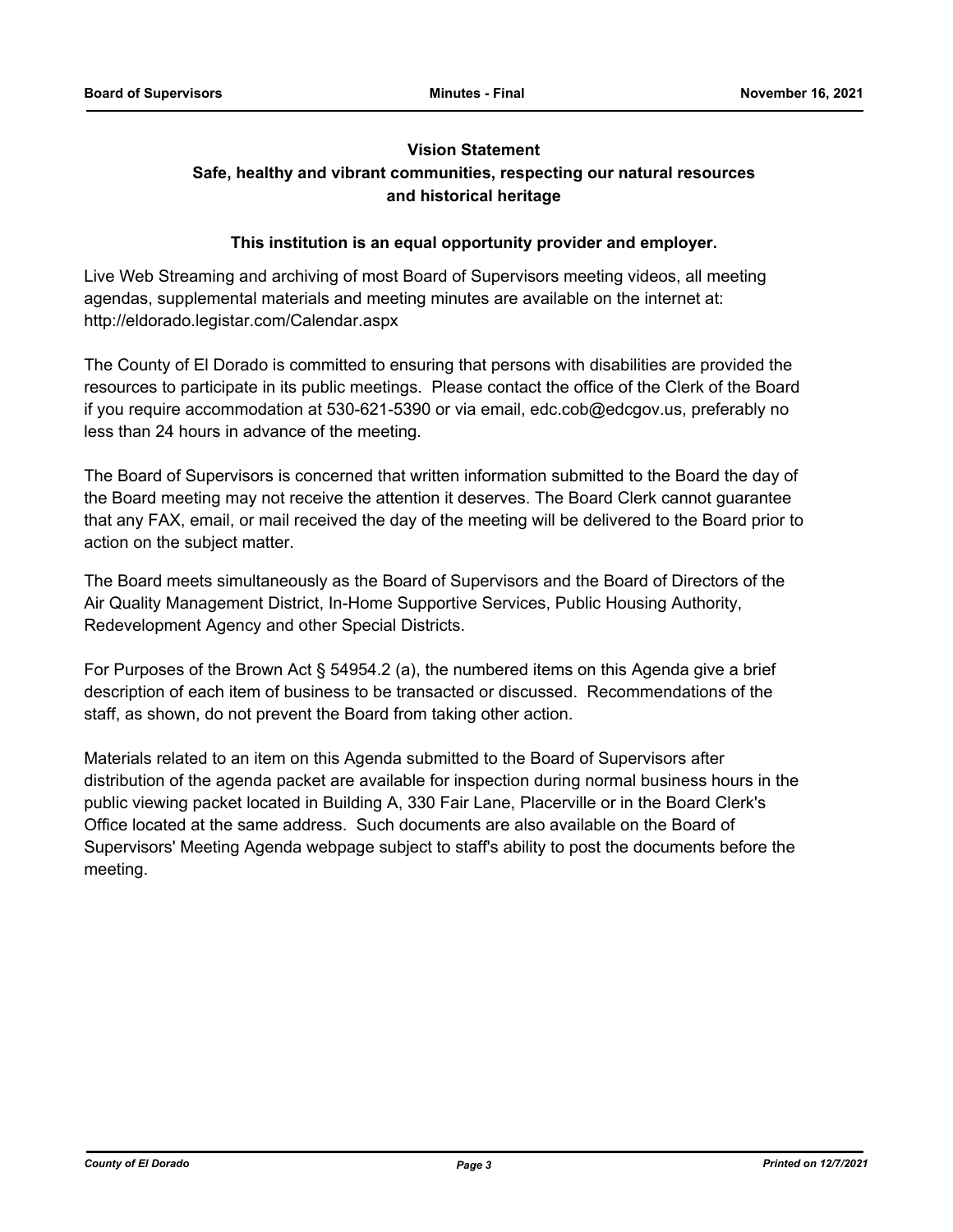# **PROTOCOLS FOR PUBLIC COMMENT**

Public comment will be received at designated periods as called by the Board Chair.

Public comment on items scheduled for Closed Session will be received before the Board recesses to Closed Session.

Except with the consent of the Board, individuals shall be allowed to speak to an item only once.

On December 5, 2017, the Board adopted the following protocol relative to public comment periods. The Board adopted minor revisions to the protocol on August 24, 2021, incorporated herein:

The Board wants all members of the public to feel welcome to speak, especially regarding controversial items. Time for public input will be provided at every Board of Supervisors meeting. Individuals will have three minutes to address the Board. If the three minutes are exceeded the speaker's microphone will be muted. Applause or other outbursts are not allowed in the Board Chambers.

During noticed public hearings only, individuals authorized by organizations to speak to organizational positions may request additional time, up to five minutes.

Public comment on certain agenda items designated and approved by the Board may be treated differently within specific time limits per speaker or a limit on the total amount of time designated for public comment. It is the intent of the Board that quasi-jurisdictional matters have additional flexibility depending on the nature of the issue.The Board Chair may limit public comment during Open Forum.

Individual Board members may ask clarifying questions but will not engage in substantive dialogue with persons providing input to the Board.

If a person providing input to the Board creates a disruption by refusing to follow Board guidelines, the Board Chair may take the following actions:

Step 1. Request the person adhere to Board guidelines. If the person refuses, the Board Chair may turn off the speaker's microphone.

Step 2. If the disruption continues, the Board Chair may order a recess of the Board meeting. Step 3. If the disruption continues, the Board Chair may order the removal of the person from the Board meeting.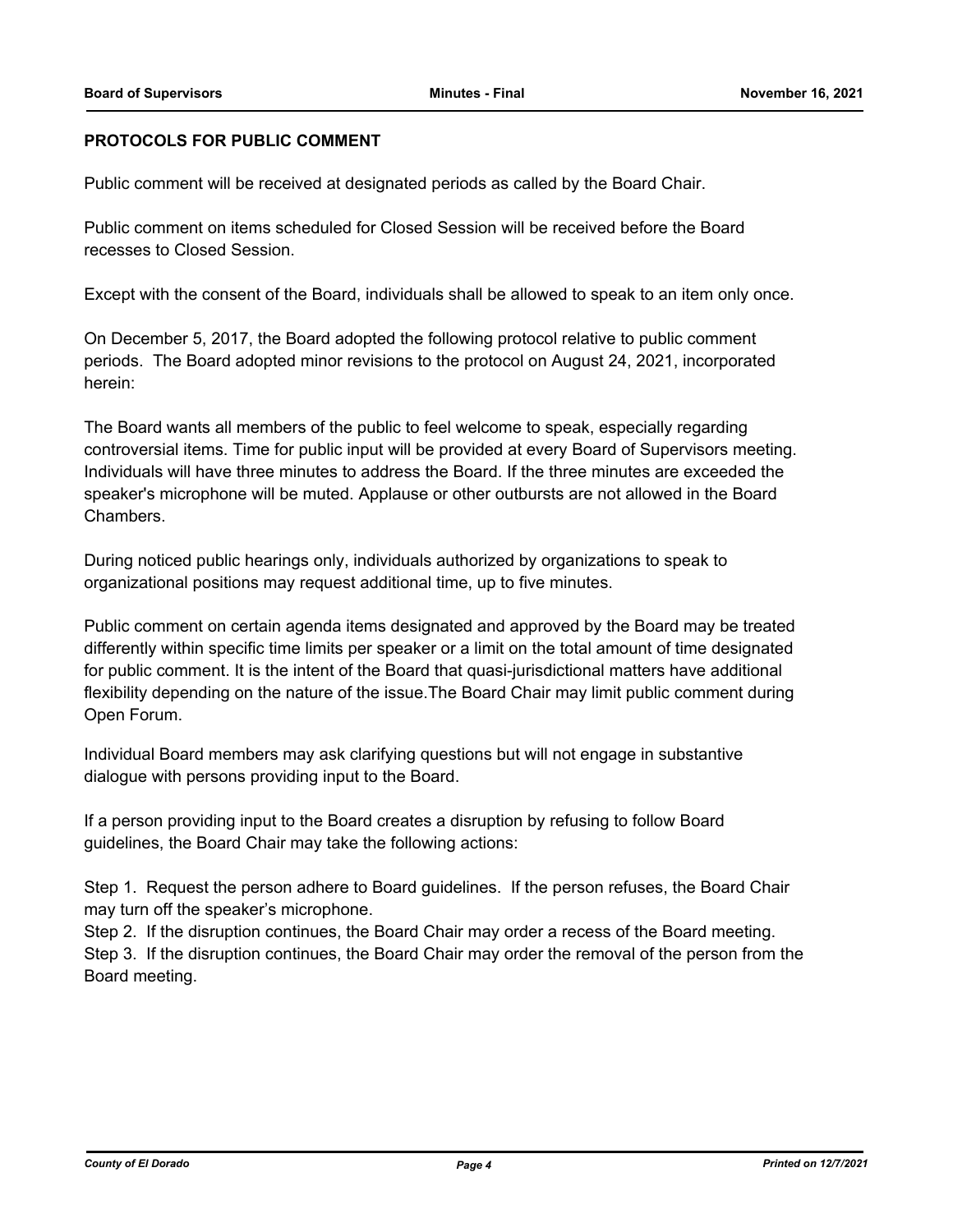#### **9:02 A.M. - CALLED TO ORDER**

- **Present:** 4 Supervisor Hidahl, Supervisor Parlin, Supervisor Thomas and Supervisor Turnboo
- **Absent:** 1 Supervisor Novasel

#### **Supervisor Novasel arrived at 9:09 A.M.**

Present: 5 - Supervisor Novasel, Supervisor Hidahl, Supervisor Parlin, Supervisor Thomas and Supervisor Turnboo

#### **INVOCATION AND PLEDGE OF ALLEGIANCE TO THE FLAG**

**Chaplain Betsy Vanderpool gave the Invocation.**

**Supervisor Hidahl led the Pledge of Allegiance to the Flag.**

# **ADOPTION OF THE AGENDA AND APPROVAL OF CONSENT CALENDAR**

*Public Comment: K.Payne, S. Taylor, R. Michelson, M. Lane*

**A motion was made by Supervisor Parlin, seconded by Supervisor Turnboo to Adopt the Agenda and Approve the Consent Calendar with the following changes: Pull items 1 and 20 for discussion. Continue item 45 off calendar.**

#### **Motion Failed.**

- **Yes:** 2 Parlin and Turnboo
- **Noes:** 3 Novasel, Hidahl and Thomas

**A motion was made by Supervisor Thomas, seconded by Supervisor Novasel to Adopt the Agenda and Approve the Consent Calendar with the following changes: Pull items 1 and 20 for discussion.**

- **Yes:** 3 Novasel, Hidahl and Thomas
- **Noes:** 2 Parlin and Turnboo

The Board may make any necessary additions, deletions or corrections to the agenda including moving items to or from the Consent Calendar and adopt the agenda and the Consent Calendar with one single vote. A Board member may request an item be removed from the Consent Calendar for discussion and separate Board action. At the appropriate time as called by the Board Chair, members of the public may make a comment on matters on the Consent Calendar prior to Board action.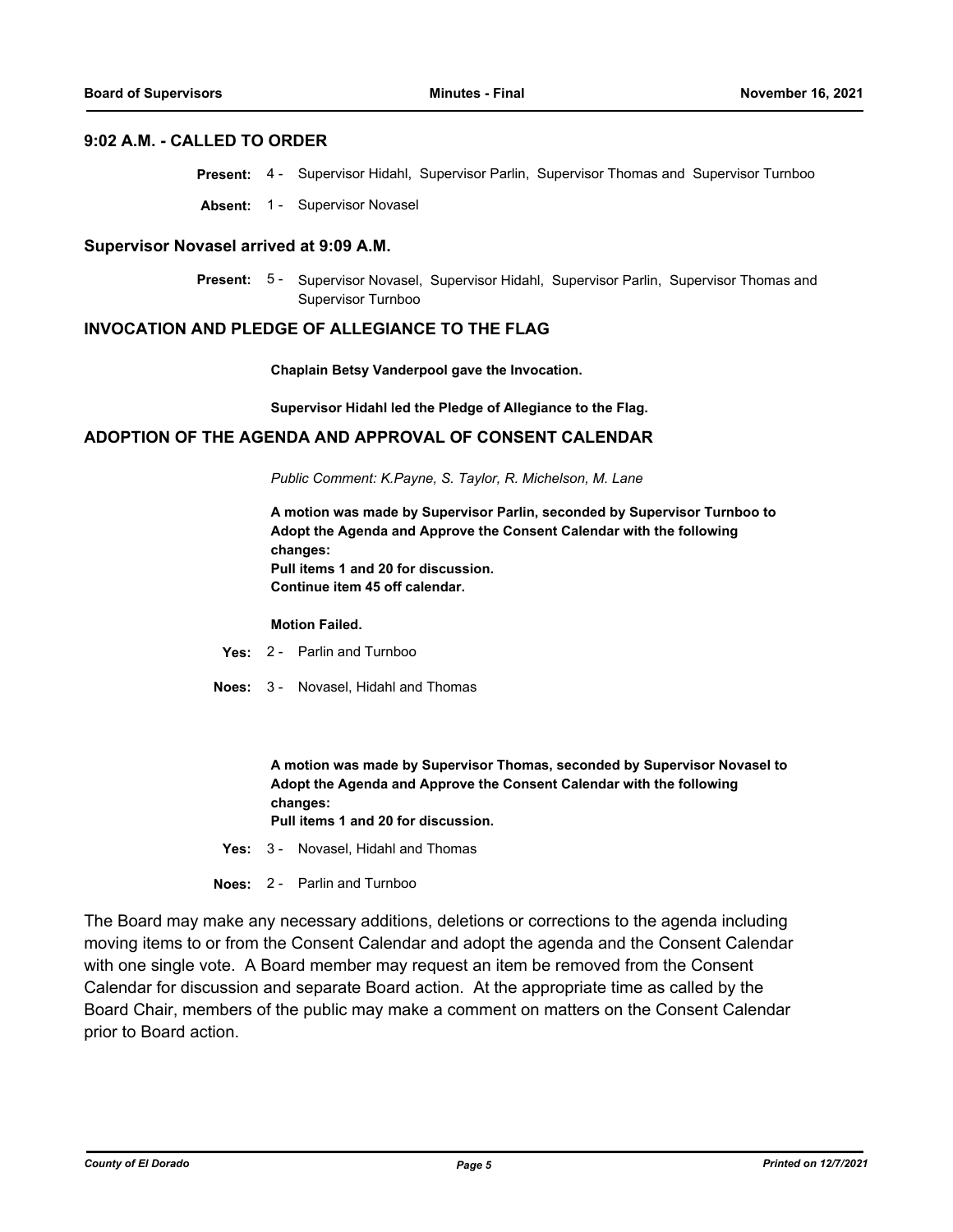# **CONSENT CALENDAR**

**1.** [21-1831](http://eldorado.legistar.com/gateway.aspx?m=l&id=/matter.aspx?key=30727) Clerk of the Board recommending the Board approve the Minutes from the regular meeting of the Board on November 9, 2021.

*Public Comment: M. Dion-Perry*

**A motion was made by Supervisor Parlin, seconded by Supervisor Turnboo to Approve this matter to include a change to the motion for item 32 to capitalize Plate.**

**The following additional comments were entered into the record for Supervisors Parlin and Turnboo. Supervisors Parlin and Turnboo support the motion because it has the flexibility to explore a modified version of the HOSTESS program that does not jeopardize funding revenues.**

**Yes:** 5 - Novasel, Hidahl, Parlin, Thomas and Turnboo

# **GENERAL GOVERNMENT - CONSENT ITEMS**

**2.** [21-1734](http://eldorado.legistar.com/gateway.aspx?m=l&id=/matter.aspx?key=30629) Assessor recommending the Board of Supervisors adopt and authorize the Chair to sign Resolution **149-2021** amending the authorized personnel allocation for the Assessor's Office to add 1.0 full-time equivalent (FTE) Property Transfer Specialist, 1.0 FTE Office Assistant I/II, and 0.2 FTE Assesment Technician I/II/Sr.

**Resolution 140-2021 was Adopted upon Approval of the Consent Calendar.**

**3.** [21-1829](http://eldorado.legistar.com/gateway.aspx?m=l&id=/matter.aspx?key=30725) Auditor-Controller recommending the Board approve the attached Budget Transfer which establishes the necessary budget appropriation to refund approximately \$445,000 in Public Safety Developer Impact Fees. (4/5 vote required)

**This matter was Approved on the Consent Calendar.**

**4. 21-1415** Chief Administrative Office recommending the Board of Supervisors find that a Local Health Emergency continues to exist in El Dorado County as a result of the Caldor Fire. (Cont. 10/19/2021, Item 2)

**FUNDING:** N/A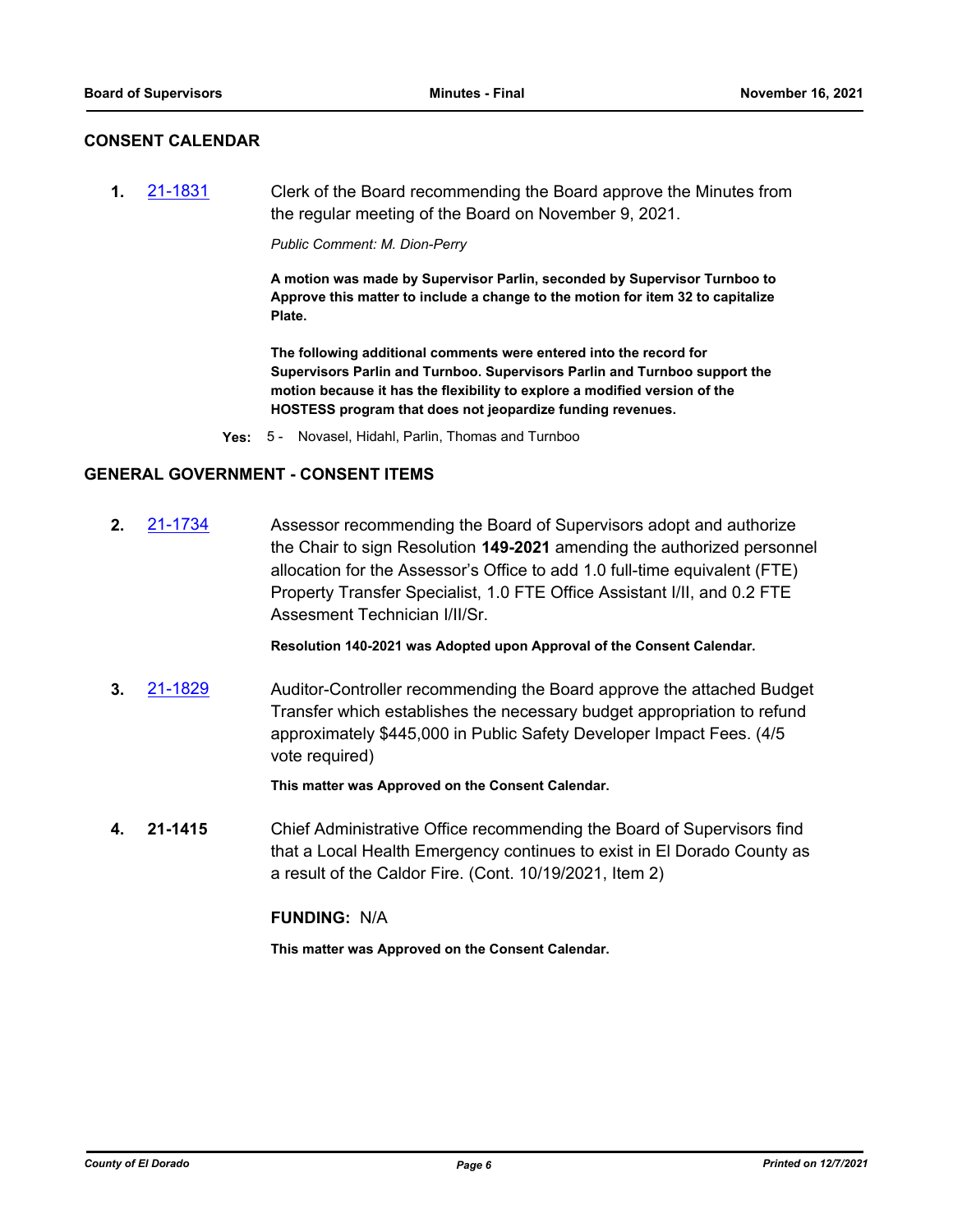**5.** [21-1835](http://eldorado.legistar.com/gateway.aspx?m=l&id=/matter.aspx?key=30731) Chief Administrative Office recommending the Board: 1) Find and declare the County owned property between the State-owned Armory and Ray Lawyer Drive, Assessor's Parcel 325-240-011, as exempt surplus land; and 2) Authorize and appoint the Chief Administrative Officer, or designee, as the real estate negotiator on behalf of the County, to enter into negotiations with the State of California or their designated representative, for said property.

#### **FUNDING**: N/A

**This matter was Approved on the Consent Calendar.**

**6.** [21-1727](http://eldorado.legistar.com/gateway.aspx?m=l&id=/matter.aspx?key=30622) Chief Administrative Office, Parks Division, recommending the Board: 1) Reject the five (5) bids for the Old Depot Bike Park Project, BID 21-968-050, received at the October 6, 2021 bid opening; and 2) Direct staff to revise the scope of the project and return to the Board at a later date with revised Contract documents and to request authorization for the re-advertisement for construction bids.

**FUNDING:** Prop 68 Grant Funds.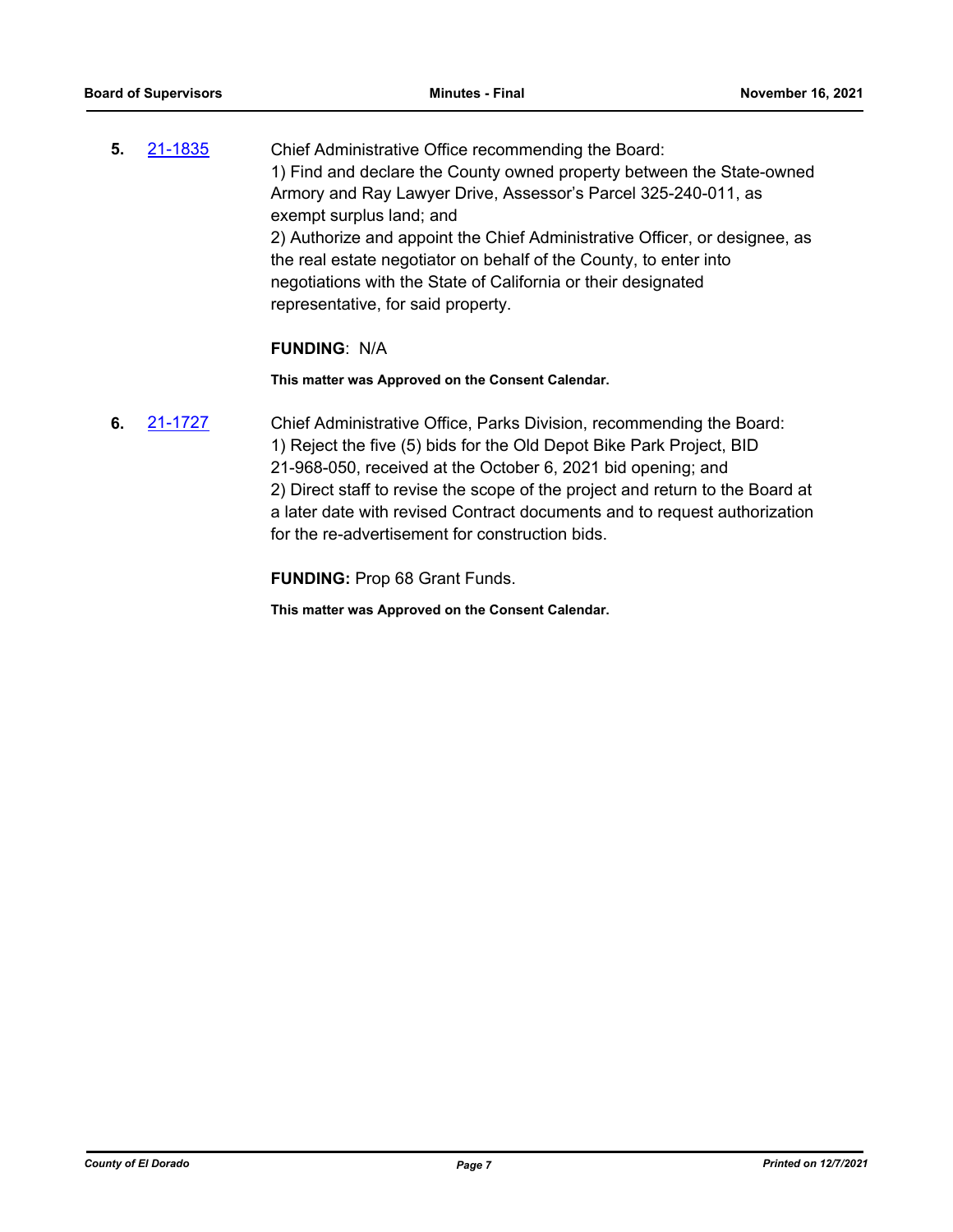| 7. | 21-1731        | Chief Administrative Office, Parks Division, recommending the Board:<br>1) Approve and Authorize the Chair to sign Resolution 146-2021 |
|----|----------------|----------------------------------------------------------------------------------------------------------------------------------------|
|    |                | accepting grant funds in the amount of \$573,456 for the Rubicon Trail                                                                 |
|    |                | projects from the State of California, Department of Parks and                                                                         |
|    |                | Recreation, Off-Highway Vehicle Grant Funds, for the Fiscal Year                                                                       |
|    |                | 2021-22 (G21) grant cycle; and                                                                                                         |
|    |                | 2) Approve and authorize the Assistant Chief Administrative Officer to                                                                 |
|    |                | sign the following agreements:                                                                                                         |
|    |                | a) G21-03-06-G01 for Grounds Operations-Annual Operations and                                                                          |
|    |                | Maintenance in the amount of \$499,603 plus County match requirement of                                                                |
|    |                | \$176,243 (\$16,500 will be volunteer/in-kind) for a total of \$675,846, for a                                                         |
|    |                | one year period;                                                                                                                       |
|    |                | b) G21-03-06-S01 for Education and Safety in the amount of \$73,853                                                                    |
|    |                | plus County match requirement of \$26,493 (\$2,500 will be volunteer) for a<br>total of \$100,346, for a one year period;              |
|    |                | 3) Authorize the Assistant Chief Administrative Officer to approve and                                                                 |
|    |                | execute any amendments that do not change the dollar amount of said                                                                    |
|    |                | Agreements, contingent on approval from County Counsel.                                                                                |
|    |                |                                                                                                                                        |
|    |                | <b>FUNDING:</b> State Parks and Recreation, Off-Highway Motor Vehicle                                                                  |
|    |                | Division Grant Funding, Sacramento Municipal Utility District Funds, Off                                                               |
|    |                | Highway Vehicle Fees, In-Kind Materials and Staff/Volunteer Time.                                                                      |
|    |                | This matter was Approved and Resolution 146-2021 was Adopted upon Approval<br>of the Consent Calendar.                                 |
|    |                |                                                                                                                                        |
| 8. | 21-1747        | Clerk of the Board, based upon the recommendation of the Behavioral                                                                    |
|    |                | Health Commission, recommending the Board make the following                                                                           |
|    |                | appointment to the Behavioral Health Commission:                                                                                       |
|    |                | Reappoint R.S. Lynn, Commission Member, Term Expiration 11/16/2024.                                                                    |
|    |                | <b>FUNDING: N/A</b>                                                                                                                    |
|    |                | This matter was Approved on the Consent Calendar.                                                                                      |
|    |                |                                                                                                                                        |
| 9. | <u>21-1655</u> | Clerk of the Board recommending the Board adopt revisions to Board                                                                     |
|    |                | Policy F-8 County Display Cases & Exhibits.                                                                                            |
|    |                | <b>FUNDING: N/A</b>                                                                                                                    |
|    |                |                                                                                                                                        |
|    |                | This matter was Approved on the Consent Calendar.                                                                                      |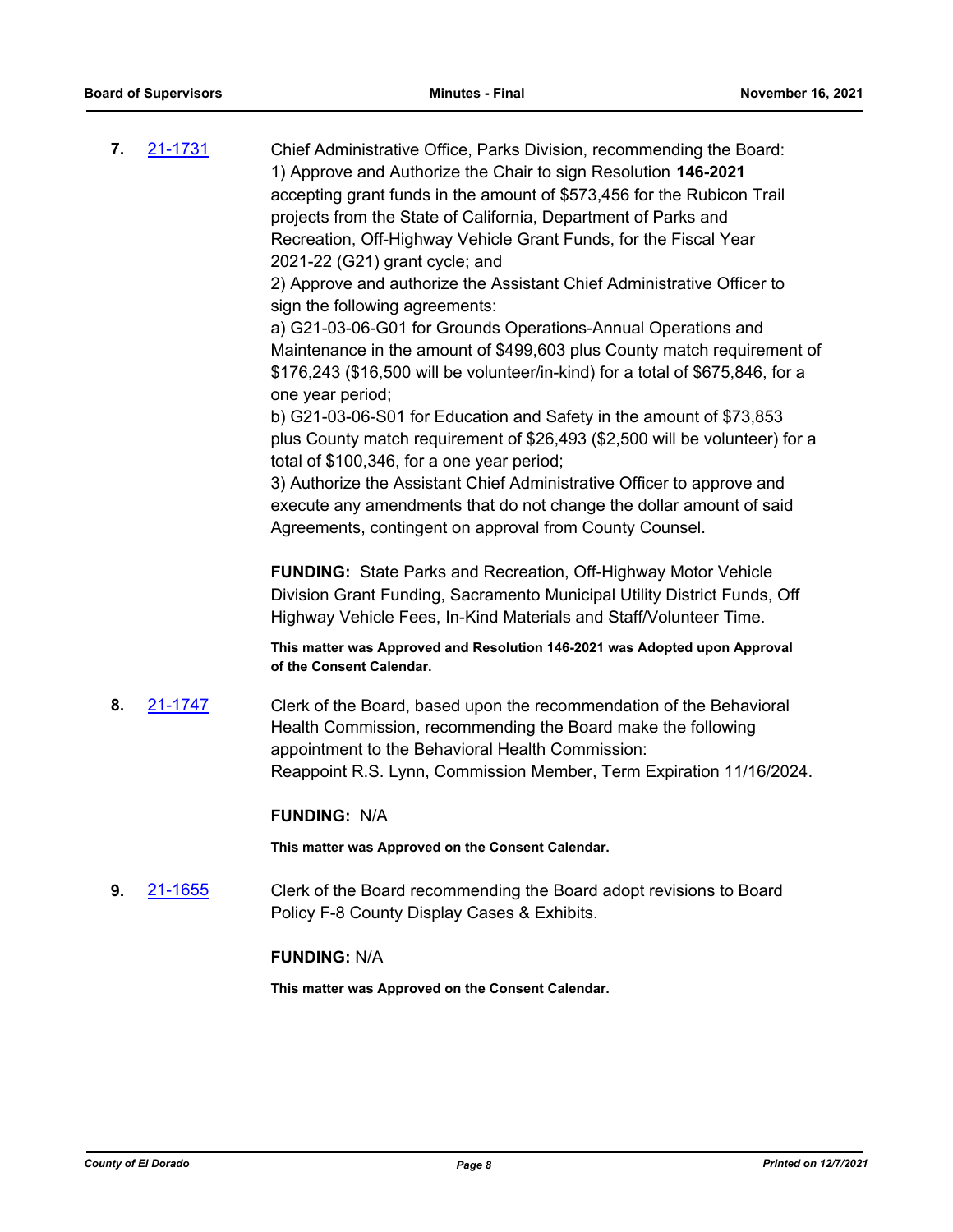**10. 21-1728** Clerk of the Board recommending the Board of Supervisors, as a result of ongoing concerns related to COVID-19, approve findings pursuant to Government Code subsection 54953(e)(3) in order to allow for the continued use of virtual or hybrid Board of Supervisors meetings as authorized under Assembly Bill 361. (Cont/ 11/9/2021, Item 30)

## **FUNDING:** N/A

**This matter was Approved on the Consent Calendar.**

**11.** [21-1729](http://eldorado.legistar.com/gateway.aspx?m=l&id=/matter.aspx?key=30624) Elections Department recommending the Board approve the following Board Members' who did not file for office and are nominees recommended by Directors of the respective Districts in lieu of election held on Tuesday, November 2, 2021.

# **FUNDING:** N/A

**This matter was Approved on the Consent Calendar.**

**12.** [21-1788](http://eldorado.legistar.com/gateway.aspx?m=l&id=/matter.aspx?key=30684) Human Resources Department recommending the Board: 1) Adopt and authorize the Chair to sign Resolution **150-2021 152-2021**  approving the negotiated Memorandum of Understanding (MOU) between the County of El Dorado and the El Dorado County Employees' Association, Local 1, AFSCME Council 57, representing employees in the General (GE), Professional (PL) and Supervisory (SU) Bargaining Units;

2) Authorize the Chair to sign said MOU, noting the MOU will be effective the first full pay period following Union ratification and Board of Supervisors adoption of the MOU;

3) Direct the Human Resources Department and the Auditor-Controller's Office to administer and implement the MOU provisions; and.

4) Approve and authorize the Chair to sign Resolution **151-2021** 

**153-2021** revising the Salary Schedule for Executive Assistant, an unrepresented classification in the Confidential Unit, in order to maintain its existing wage linkage to a classification in the GE Unit effective the first pay period after adoption.

**FUNDING:** Various funds.

**This matter was Approved and Resolutions 152-2021 and 153-2021 were Adopted upon Approval of the Consent Calendar.**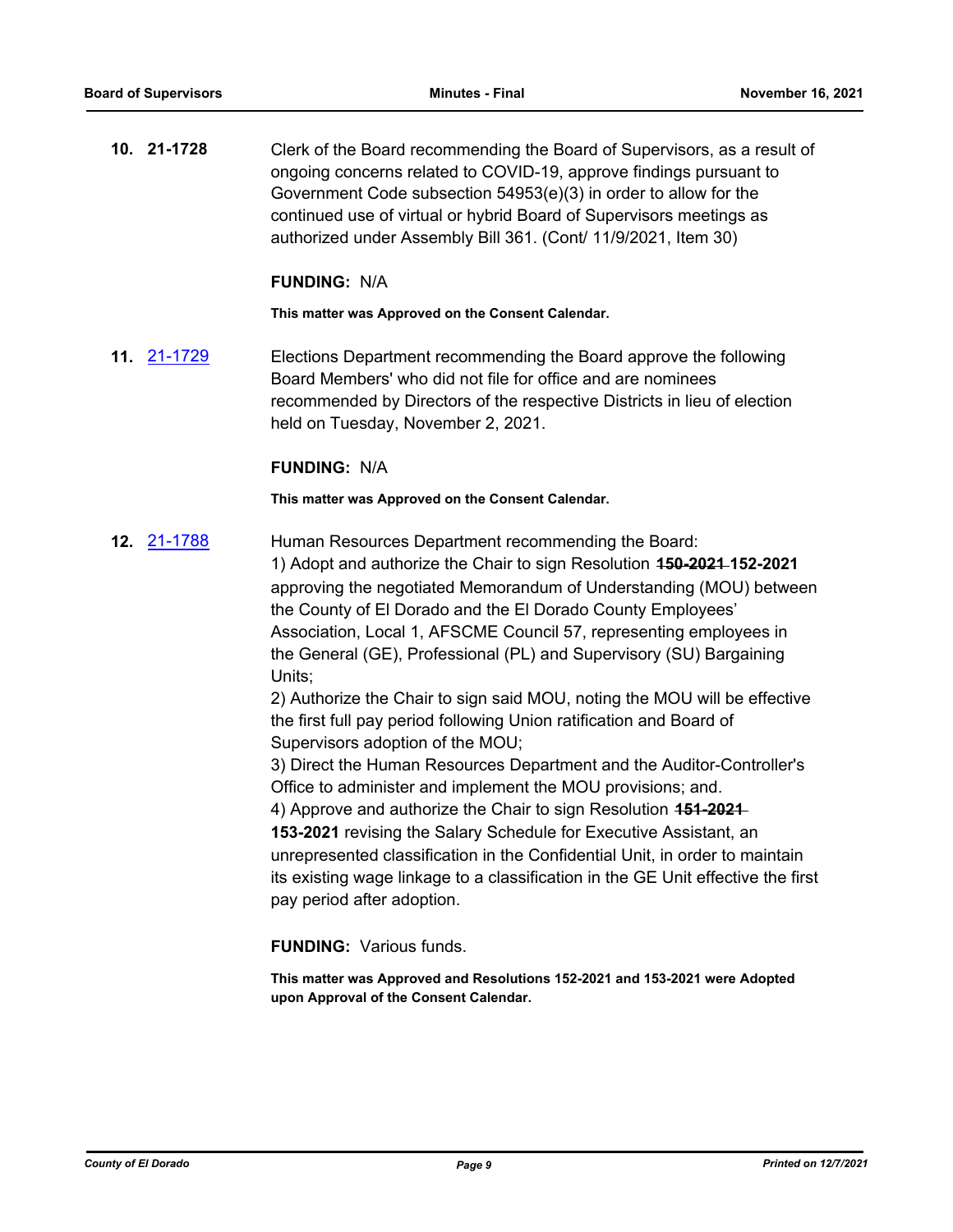**13.** [21-1607](http://eldorado.legistar.com/gateway.aspx?m=l&id=/matter.aspx?key=30502) Recorder-Clerk's Department recommending the Board: 1) Approve and authorize the Chair to sign the Mutual Release and Satisfaction of Claims Agreement in the amount of \$75,429 with California Electronic Recording Transaction Network Authority; and 2) Approve and authorize the Chair to sign a budget transfer increasing revenue and appropriations in the amount of \$75,429 for said Agreement (4/5 vote required).

**FUNDING:** Electronic Recording Trust Account.

**This matter was Approved on the Consent Calendar.**

**14.** [21-1773](http://eldorado.legistar.com/gateway.aspx?m=l&id=/matter.aspx?key=30669) Supervisor Novasel recommending the Board: 1) Find that a public benefit is derived from supporting the Meyers Community Foundation's efforts to welcome the public into the Tahoe basin during the holidays with a beautifully lit tree; and 2) Approve and authorize the Chief Administrative Officer to sign a funding Agreement consistent with the County's standard form and upon the approval of County Counsel, with the Meyers Community Foundation authorizing payment of \$5,000 community funding contributions in support of these efforts.

**FUNDING:** General Fund.

**This matter was Approved on the Consent Calendar.**

**15.** [21-1778](http://eldorado.legistar.com/gateway.aspx?m=l&id=/matter.aspx?key=30674) Supervisor Novasel recommending the Board adopt and authorize the Chair to sign Resolution **142-2021** acknowledging highway restrictions during the 16th running of the Reno-Tahoe Odyssey Relay Run Adventure, June 3-4, 2022.

**Resolution 142-2021 was Adopted upon Approval of the Consent Calendar.**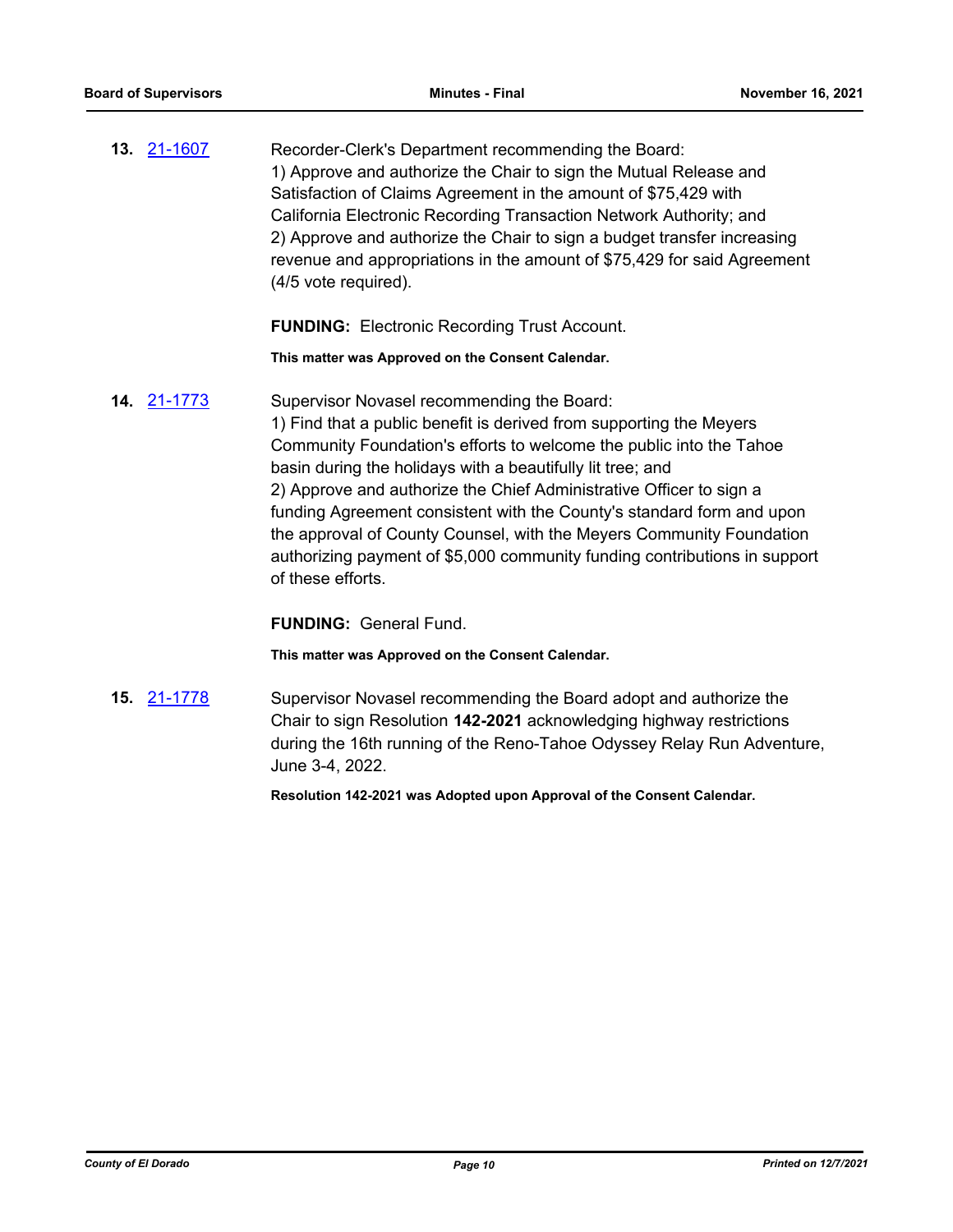### **HEALTH AND HUMAN SERVICES - CONSENT ITEMS**

**16.** [21-1691](http://eldorado.legistar.com/gateway.aspx?m=l&id=/matter.aspx?key=30586) Health and Human Services Agency (HHSA) recommending the Board: 1) Authorize the HHSA Director, on behalf of the County of El Dorado, to accept the Housing and Disability Advocacy Program (HDAP) funding allocation, administered by the California Department of Social Services (CDSS), in the amount of \$625,238, for the term upon execution through June 30, 2024;

> 2) Authorize the HHSA Director to sign the Director's Certification, which is required to be submitted to CDSS for the HDAP allocation;

3) If awarded, delegate authority to the HHSA Director to execute the resulting funding agreement, contingent upon approval by County Counsel and Risk Management; and

4) Authorize the HHSA Director, or designee, to execute and administer any subsequent administrative documents relating to said award, including any amendment(s) thereto that does not increase the funding allocation or term, including required fiscal and programmatic reports.

**FUNDING:** 100% State General Fund authorized pursuant to Assembly Bill 135 (Chapter 85, Statutes of 2021) under the Budget Act of 2021 appropriated for the Housing and Disability Advocacy Program (HDAP).

**This matter was Approved on the Consent Calendar.**

**17.** [21-1008](http://eldorado.legistar.com/gateway.aspx?m=l&id=/matter.aspx?key=29902) Health and Human Services Agency (HHSA) recommending the Board: 1) Make findings in accordance with County Ordinance 3.13.030 (g) that it is appropriate to contract with Maxim Healthcare Staffing Services, Inc. for the provision of COVID-19, screening, testing, vaccination, triage, case investigation, nursing care and contract tracing provided under Agreement 5061 because the nature of the work involves urgent or emergency services;

> 2) Approve and authorize the Chair to sign Amendment III of Agreement for Services 5061 with Maxim Healthcare Staffing Services, Inc. increasing the amount by \$500,000, for a new Maximum Obligation of \$2,000,000, and to extend the term for a new termination date of June 30, 2023; and

3) Authorize the HHSA Director, or designee, to execute further documents relating to Agreement for Services 5061, contingent upon County Counsel and Risk Management approval, including amendments which do not increase the maximum compensation or term of the agreement.

**FUNDING:** 100% Federal: COVID-19 Enhancing Expansion Funding, under the Coronavirus and Relief Supplemental Appropriations Act, 2021.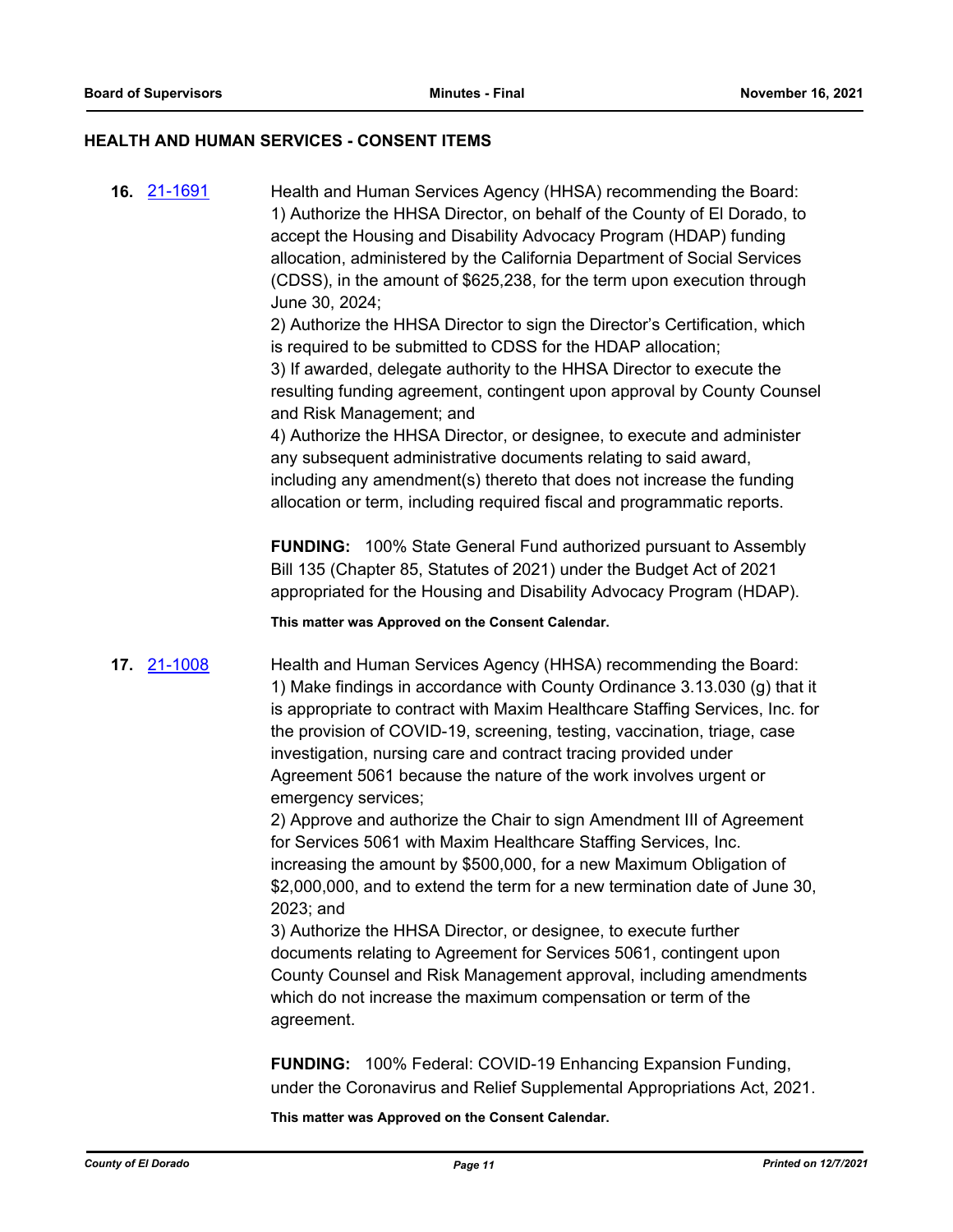| 18. 21-0946 | Health and Human Services Agency (HHSA) recommending the Board:<br>1) Make findings that Electronic Patient Health Record and Medical Billing |
|-------------|-----------------------------------------------------------------------------------------------------------------------------------------------|
|             | software services provided for under Agreement 407 (209-S1711) are in                                                                         |
|             | accordance with El Dorado County Ordinance Code, Chapter 3.13.030                                                                             |
|             | (b) due to specialty skills and qualifications not expressly identified in                                                                    |
|             | County classifications are involved in the performance of the work;                                                                           |
|             | 2) Approve and authorize the Chair to sign Amendment II to Agreement                                                                          |
|             | for Services 407 (209-S1711) with Patagonia Health, Inc., for the                                                                             |
|             | provision of Electronic Patient Health Record and Medical Billing                                                                             |
|             | software, in the amount of \$286,595, for a new maximum contractual                                                                           |
|             | obligation of \$752,071 and for an additional five year term to expire                                                                        |
|             | December 31, 2026; and                                                                                                                        |
|             | 3) Authorize the HHSA Director, or designee, to execute further                                                                               |
|             | documents relating to Agreement for Services 407 (209-S1711),                                                                                 |
|             | including amendments which do not increase the maximum dollar amount                                                                          |
|             | or term of the Agreement, contingent upon approval by County Counsel                                                                          |
|             | and Risk Management.                                                                                                                          |
|             | <b>FUNDING</b> 100% Public Health Realignment.                                                                                                |
|             |                                                                                                                                               |

**This matter was Approved on the Consent Calendar.**

**19.** [21-1711](http://eldorado.legistar.com/gateway.aspx?m=l&id=/matter.aspx?key=30606) Health and Human Services Agency (HHSA) recommending the Board: 1) Authorize the HHSA Director, on behalf of the County of El Dorado, to accept the Home Safe Program funding allocation, administered by the California Department of Social Services for the term upon execution through June 30, 2024, in the amount of \$394,567;

> 2) Authorize the HHSA Director to sign the Director's Certification, as a requirement of requesting the funding allocation;

3) Delegate authority to the HHSA Director to execute the resulting funding agreement, contingent upon approval by County Counsel and Risk Management; and

4) Authorize the HHSA Director, or designee, to execute and administer any subsequent administrative documents relating to said award, including any extension(s) or amendment(s) thereto that does not increase the funding allocation or term, including required fiscal and programmatic reports.

**FUNDING:** 100% State General Funding authorized pursuant to Senate Bill 129 (Chapter 69, Statutes of 2021) under the Budget Act of 2021 appropriated for the Home Safe Program.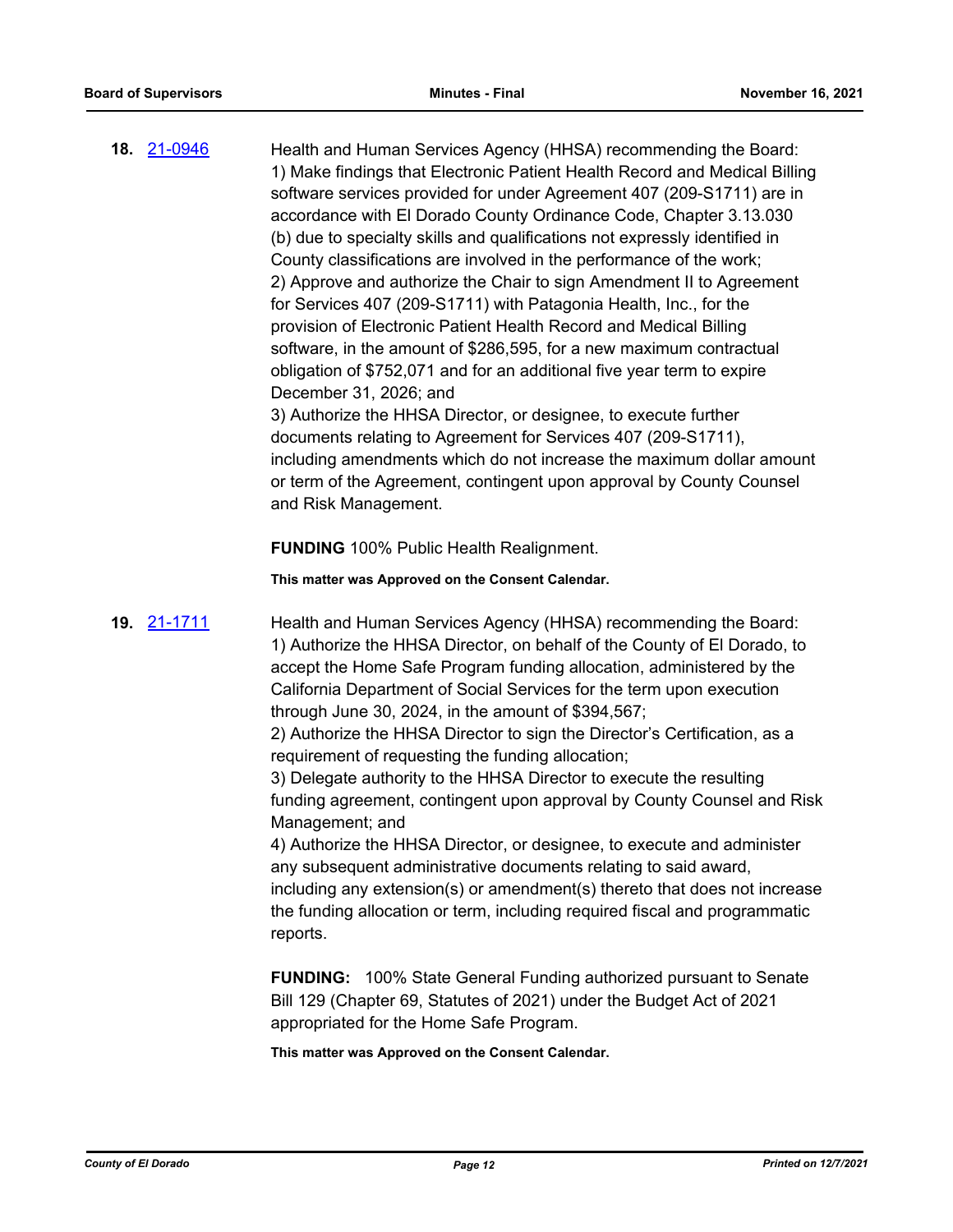# **20.** [21-1720](http://eldorado.legistar.com/gateway.aspx?m=l&id=/matter.aspx?key=30615)

Health and Human Services Agency (HHSA) recommending the Board: 1) Adopt and authorize the Chair to sign Resolution **150-2021**, which authorizes HHSA to submit a joint application on behalf of the County and the El Dorado Opportunity Knocks Continuum of Care (CoC) to continue to participate in the Homeless Housing, Assistance, and Prevention (HHAP) Program, administered by the California Business, Consumer Services, and Housing Agency's Homeless Coordinating and Financing Council;

2) Designate HHSA to continue to serve as the Administrative Entity for the CoC for HHAP Round 3 funding;

3) Delegate authority to HHSA to submit a joint application on behalf of the County and the CoC in the estimated amount of \$2,273,779.01 for the HHAP Program Round 3 funding administered by the California Homeless Coordinating and Financing Council;

4) Delegate authority to the HHSA Director to accept funding and execute any grant agreement for HHAP Program Round 3, if awarded, with a term to be determined, including any extension(s) or amendment(s) thereto, contingent upon County Counsel and Risk Management Approval;

5) Authorize the HHSA Director to submit a letter of support on behalf of the CoC, agreeing to regional coordination and partnership with the CoC on all funding and program elements related to the HHAP grant program, as required; and

6) Approve and authorize the Chair to sign a Budget Transfer Request increasing revenue and appropriations by \$443,445 for Fiscal Year 2021-22 for the initial disbursement of the HHAP funding allocation.

**FUNDING:** State funding authorized pursuant to California Assembly Bill 140, signed into law by Governor Newsom on July 19, 2021.

**A motion was made by Supervisor Parlin, seconded by Supervisor Thomas to Approve this matter and Adopt Resolution 150-2021.**

**Yes:** 5 - Novasel, Hidahl, Parlin, Thomas and Turnboo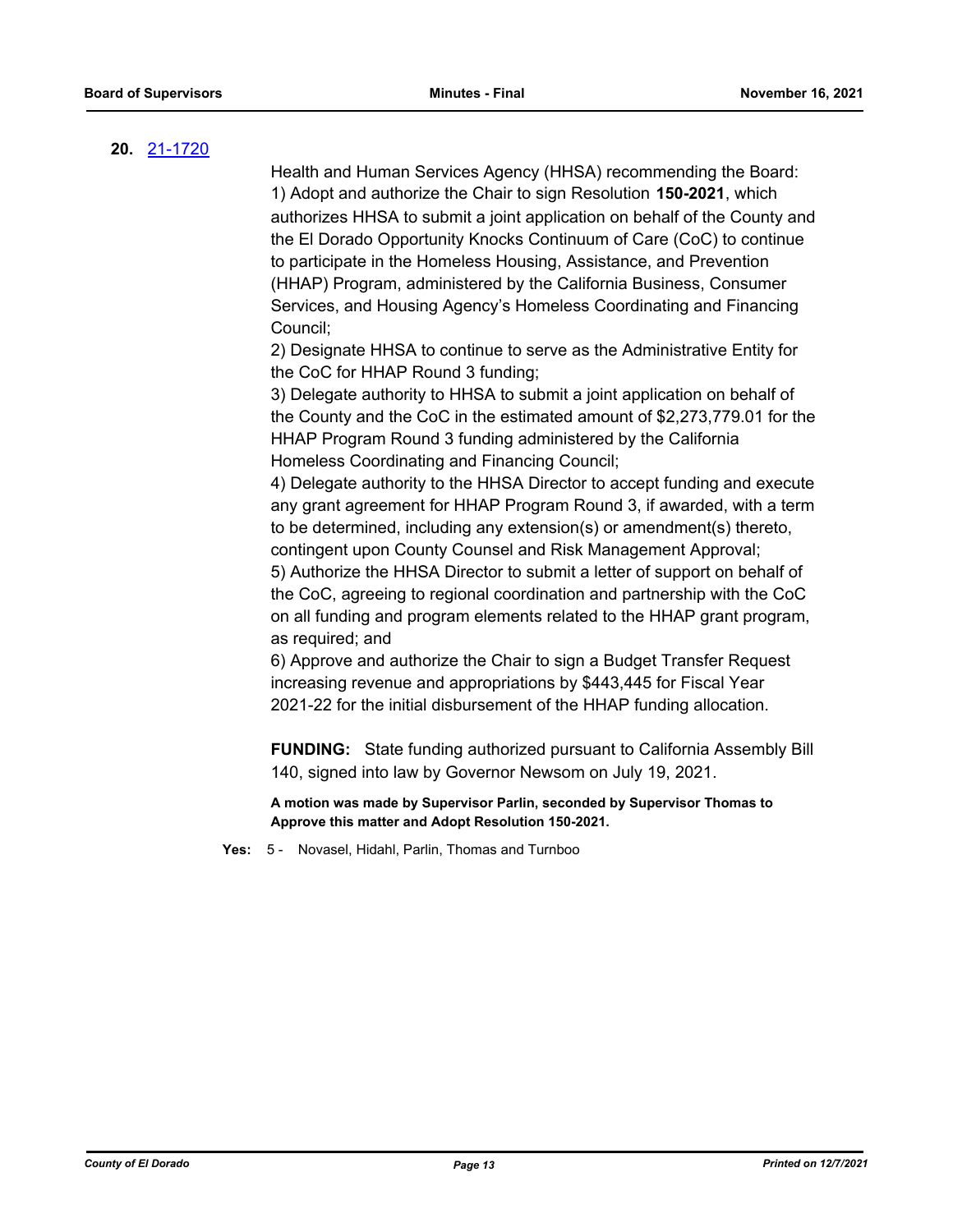**21.** [21-1757](http://eldorado.legistar.com/gateway.aspx?m=l&id=/matter.aspx?key=30653) Health and Human Services Agency, Community Services Division, recommending the Board: 1) Approve the addition of one (1) mid-size 4-wheel / All-Wheel drive Sport Utility Vehicle (SUV) to the Health and Human Services Agency Fixed Asset List for Fiscal Year 2021-22; and 2) Approve and authorize the Chair to sign a Budget Transfer Request increasing Fixed Assets by \$45,000 in the Public Housing Authority

(PHA) budget for Fiscal Year (FY) 2021-22, and decreasing Salaries and Benefits by \$45,000 in the PHA budget for FY 2021-22.

**FUNDING:** U.S. Department of Housing and Urban Development, Public Housing Authority funding through the Coronavirus Aid, Relief and Economic Security (CARES) Act.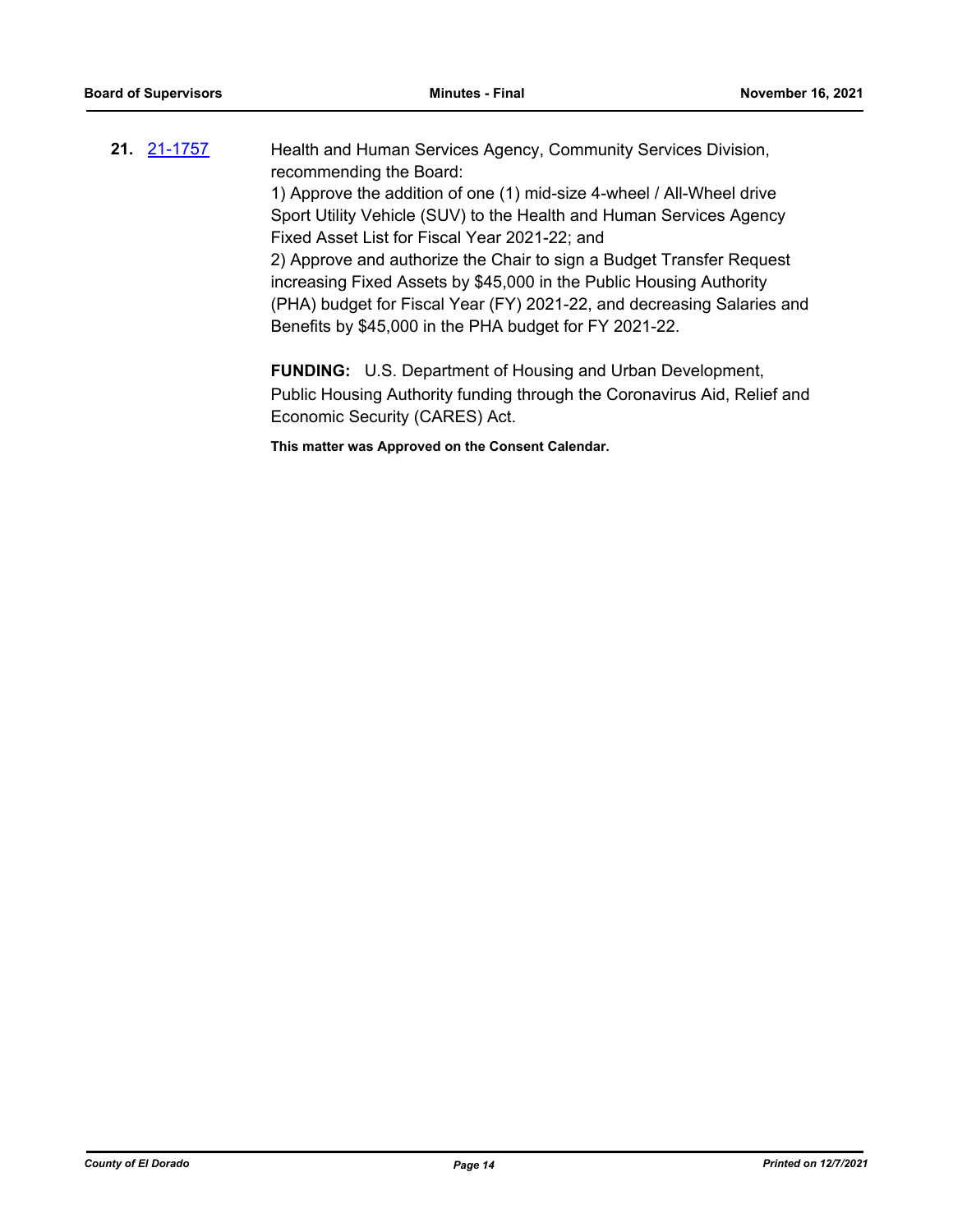## **LAND USE AND DEVELOPMENT - CONSENT ITEMS**

**22.** [21-1541](http://eldorado.legistar.com/gateway.aspx?m=l&id=/matter.aspx?key=30436) Department of Transportation, recommending the Board consider the following for acquiring right of way for the Diamond Springs Parkway Phase 1B, Capital Improvement Program Project number 72334 / 36105011:

> 1) Approve and authorize the Chair to sign the Acquisition Agreement for Public Purposes and the Certificate of Acceptance accepting a Grant Deed with Kathryn E. Cain, Trustee of the John D. Gilmore Living Trust dated October 23, 2018, for Assessor's Parcel Numbers 327-270-026 and 327-270 -027. The Fee acquisition, as well as appraisal reimbursement, provides right-of-way necessary to construct the Project, at a cost of \$593,000;

2) Approve and authorize a separate payment to Gilmore Heating and Air, the claimant operating on the property, for relocation expenses invoiced at \$51,775.99;

3) Approve and authorize the Chair to sign the Certificate of Acceptance accepting the Grant Deed from seller;

4) Authorize the Department of Transportation Director, or designee, to execute the escrow instructions and any other related escrow documents pertaining to the transaction, including payment of title and escrow fees, which are estimated to be \$2,500; and

5) Authorize the Department of Transportation Director, or designee, to extend the date of closure of escrow upon mutual agreement of both parties, if necessary.

**FUNDING:** Master Circulation & Financing Plan (MC&FP).

**This matter was Approved on the Consent Calendar.**

**23.** [21-1703](http://eldorado.legistar.com/gateway.aspx?m=l&id=/matter.aspx?key=30598) Department of Transportation recommending the Board approve the following:

> 1) Award Bid 22-288-011 for the purchase of High Performance Cold Patch Mix for the West Slope of El Dorado County to the sole qualified bidder, Syar Industries of Napa, CA;

2) Authorize the Purchasing Agent to issue a purchase contract in the amount of \$180,000 (\$60,000/Year) for a thirty-six (36) month period following Board approval; and

3) Authorize the Purchasing Agent to increase the purchase order contract on an "as needed" basis during the awarded period as long as funding is available within the requesting department's budget.

**FUNDING:** Road Fund.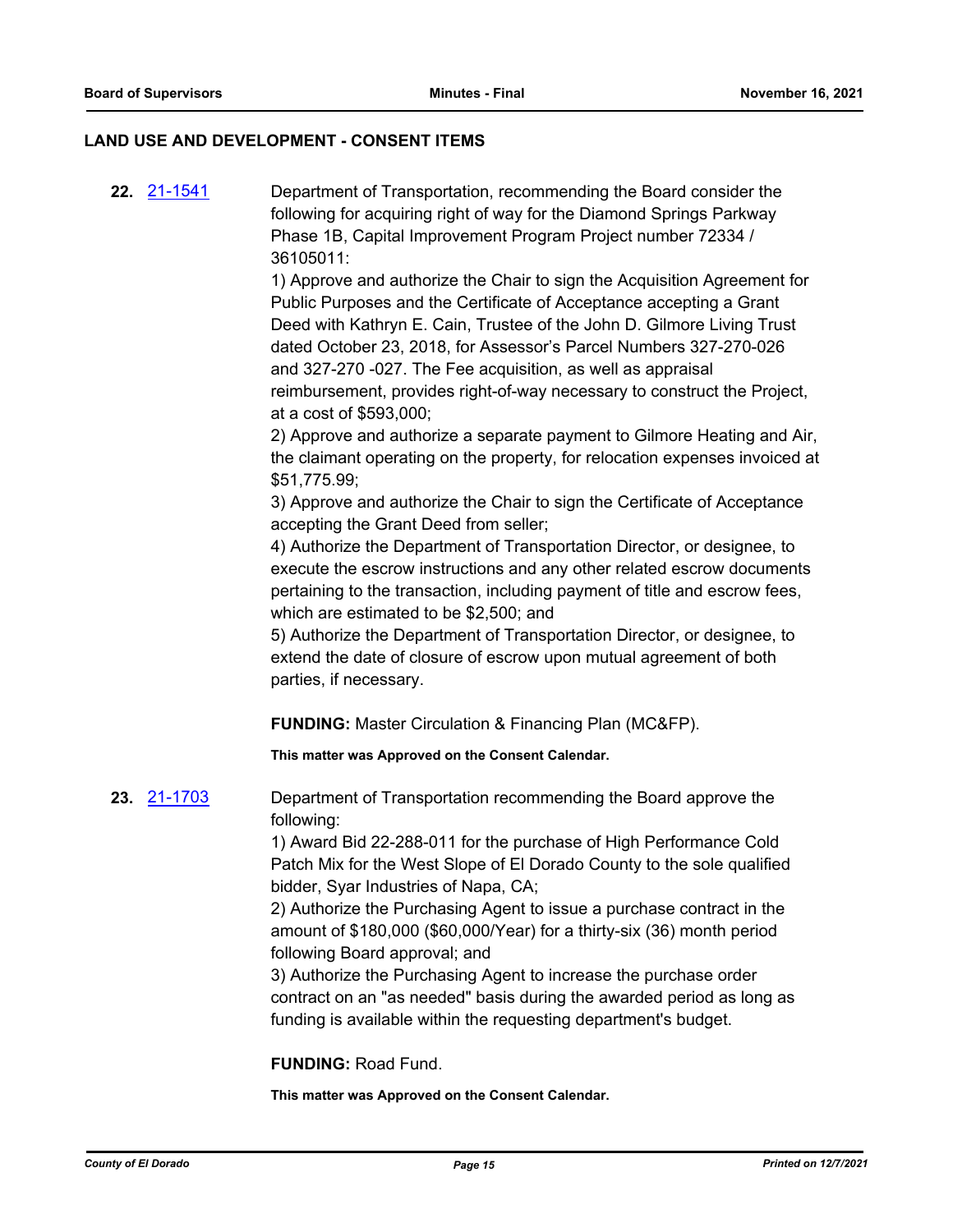**24.** [21-1763](http://eldorado.legistar.com/gateway.aspx?m=l&id=/matter.aspx?key=30659) Department of Transportation recommending the Board approve the attached amendment to the Funding, Credit, and Reimbursement Agreement between West Valley, LLC and the County of El Dorado, amending payment terms to allow for quarterly rather than annual reimbursement payments.

**FUNDING:** Traffic Impact Fee Program (Silva Valley Set Aside).

**This matter was Approved on the Consent Calendar.**

**25.** [21-1679](http://eldorado.legistar.com/gateway.aspx?m=l&id=/matter.aspx?key=30574) Department of Transportation recommending the Board consider the following:

> 1) Approve and authorize the Chair to sign the Notice of Acceptance with Tim Paxin's Pacific Excavation, Inc., for the Industrial Drive/ Missouri Flat Road Temporary Signal Project, Contract 4455, Capital Improvement Program project number 73366/36105053; and

2) Approve and authorize the Clerk of the Board to release the Payment and Performance Bonds to the Surety upon notification from the Department of Transportation, after the one-year guarantee period.

**FUNDING:** General Fund/Discretionary - Accumulative Capital Outlay (36%), General Fund (52%) and Tribe Funds (12%). (Local Funds)

**This matter was Approved on the Consent Calendar.**

**26.** [21-1644](http://eldorado.legistar.com/gateway.aspx?m=l&id=/matter.aspx?key=30539) Department of Transportation, Maintenance and Operations Division, recommending the Board:

> 1) Approve and authorize the Chair to sign the Notice of Acceptance with Doug Veerkamp General Engineering, Inc., for the 2021 Various West Slope Pavement Rehabilitation Projects, Contract 5513; and 2) Approve and authorize the Clerk of the Board to release the Payment and Performance Bonds to the Surety upon notification from the Department of Transportation, after the one-year guarantee period.

> **FUNDING:** Local Discretionary/Tribe (15%) and Road Maintenance and Rehabilitation Act of 2017 (RMRA - SB1) (State) (85%).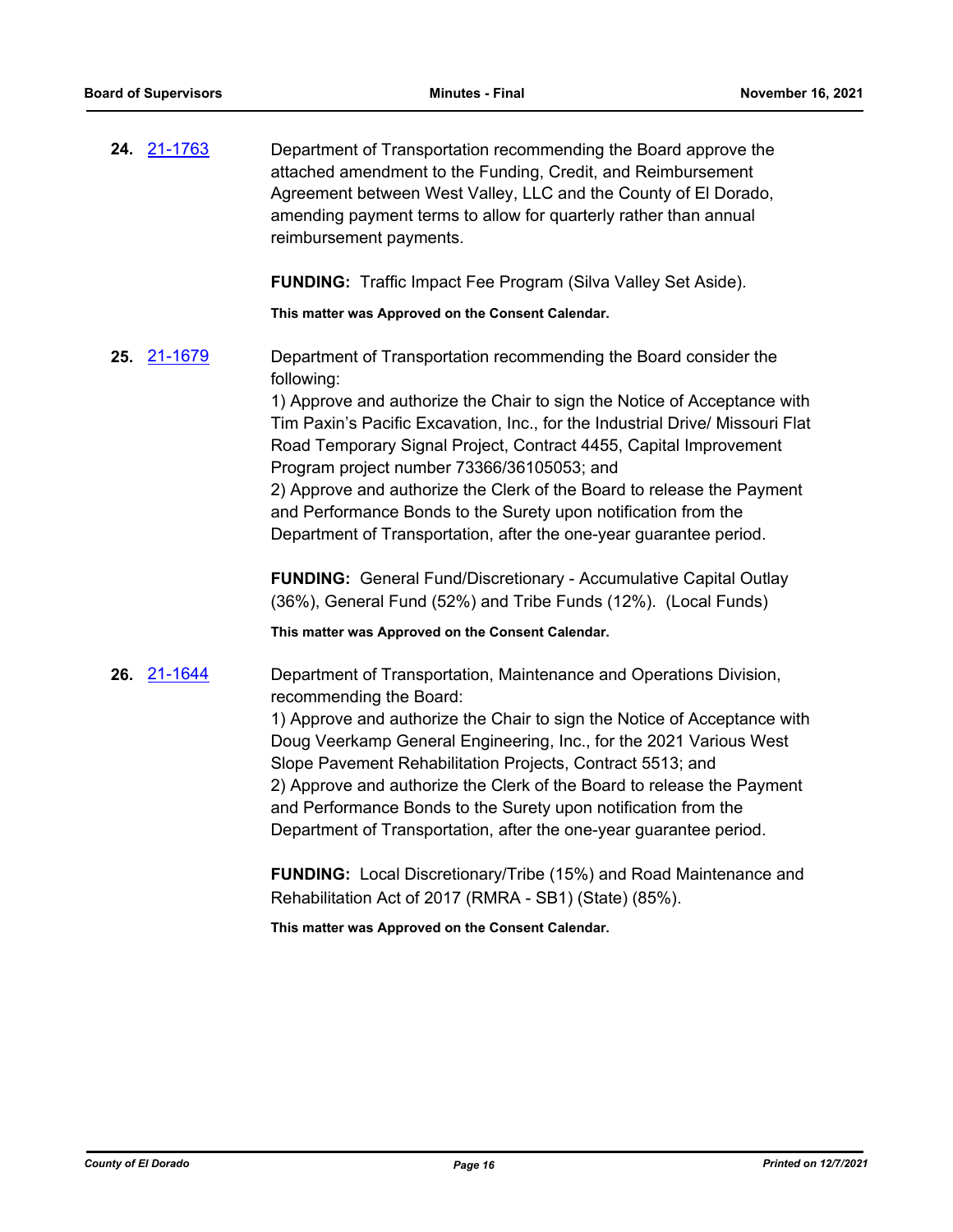**27.** [21-1718](http://eldorado.legistar.com/gateway.aspx?m=l&id=/matter.aspx?key=30613) Planning and Building Department, Airports Division, recommending the Board:

1) Accept grant award and provide advance approval of two grant agreements as part of the 2021 Federal American Rescue Plan Act distributed through the United States Department of Transportation, Federal Aviation Administration, under the Airport Rescue Grant Program, in the amount of \$32,000 for the Placerville Airport and in the amount of \$22,000 for the Georgetown Airport, each for a four-year term, and

2) Authorize the Planning and Building Department Interim Director, or successor, to execute all associated documents, subject to review and approval by County Counsel.

**FUNDING:** Federal Aviation Administration Grants (Federal Funds).

**This matter was Approved on the Consent Calendar.**

**28.** [21-1818](http://eldorado.legistar.com/gateway.aspx?m=l&id=/matter.aspx?key=30714) Planning and Building Department, Economic Development Division, recommending the Board authorize the Chair to sign a letter addressed to the Offices of the U.S. Economic Development Administration in support of Sierra Business Council's application for the Public Works and Economic Adjustment Assistance Programs.

#### **FUNDING:** N/A

**This matter was Approved on the Consent Calendar.**

**29.** [21-1756](http://eldorado.legistar.com/gateway.aspx?m=l&id=/matter.aspx?key=30652) Surveyor's Office recommending the Board adopt and authorize the Chair to sign Resolution **147-2021** for Abandonment of Easement 21-0004, to abandon a Drainage easement on Lot 108 of Amended Plat of Ridgeview Village Estates Unit 3, recorded in Book J of Subdivisions at Page 94, identified as Assessor's Parcel Number 120-670-004.

**FUNDING:** Application Fees (General Fund).

**Resolution 147-2021 was Adopted upon Approval of the Consent Calendar.**

**30.** [21-1759](http://eldorado.legistar.com/gateway.aspx?m=l&id=/matter.aspx?key=30655) Surveyor's Office recommending the Board adopt and authorize the Chair to sign Resolution **148-2021** for Abandonment of Easement 21-0005, to abandon a portion of a Drainage and Public Utility easement on Lot 32 of Rolling Hills Estates Unit 1, recorded in Book I of Subdivisions at Page 11, identified as Assessor's Parcel Number 110-370-032.

**FUNDING:** Application Fees (General Fund).

**Resolution 148-2021 was Adopted upon Approval of the Consent Calendar.**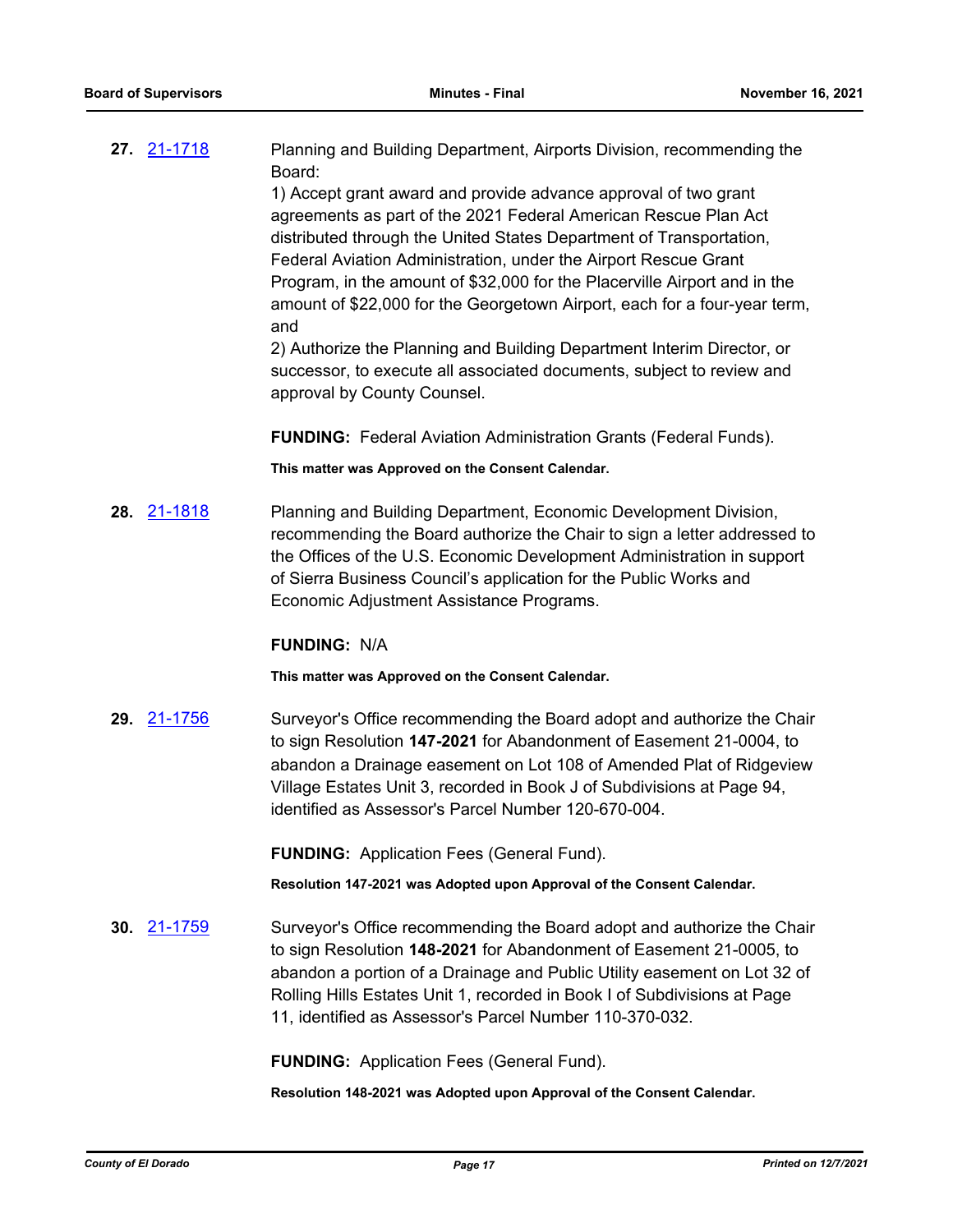#### **LAW AND JUSTICE - CONSENT ITEMS**

**31.** [21-1766](http://eldorado.legistar.com/gateway.aspx?m=l&id=/matter.aspx?key=30662) Office of the District Attorney recommending the Board approve and authorize the Purchasing Agent to execute new perpetual contract 6126 with Karpel Solutions, Inc., for an annual estimated ongoing amount of \$42,210 for Microsoft Office and M365 licenses and a one time fee of \$11,700 for set-up and migration services from G-Suite to M365, for an initial total not-to-exceed amount of \$53,820.

**FUNDING:** General Fund.

**This matter was Approved on the Consent Calendar.**

**32.** [21-1708](http://eldorado.legistar.com/gateway.aspx?m=l&id=/matter.aspx?key=30603) Probation Department recommending the Board: 1) Adopt and authorize the Chair to sign Resolution **143-2021** amending the current Authorized Personnel Allocation Resolution 064-2021 to add 1.0 full-time equivalent (FTE) Probation Assistant - Limited Term, for the period of November 20, 2021, through June 30, 2022; 2) Authorize an exception to Personnel Rule 604.2 Advanced Step Hiring, to hire at Step 5 (\$23.13 hourly); 3) Authorize an exception to Personnel Rule 701 General, to waive the competitive recruitment and selection process; and 4) Appoint Tyler O'Brien to the position of Probation Assistant - Limited

**FUNDING:** General Fund.

**of the Consent Calendar.**

(Cont. 10/19/2021, Item 24)

Term.

**This matter was Approved and Resolution 143-2021 was Adopted upon Approval** 

**33. 21-1396** El Dorado County Sheriff's Office of Emergency Services recommending the Board find that a state of emergency continues to exist in El Dorado County as a result of the extreme wildland fire known as the Caldor Fire.

#### **FUNDING:** N/A

**This matter was Approved on the Consent Calendar.**

# **END CONSENT CALENDAR**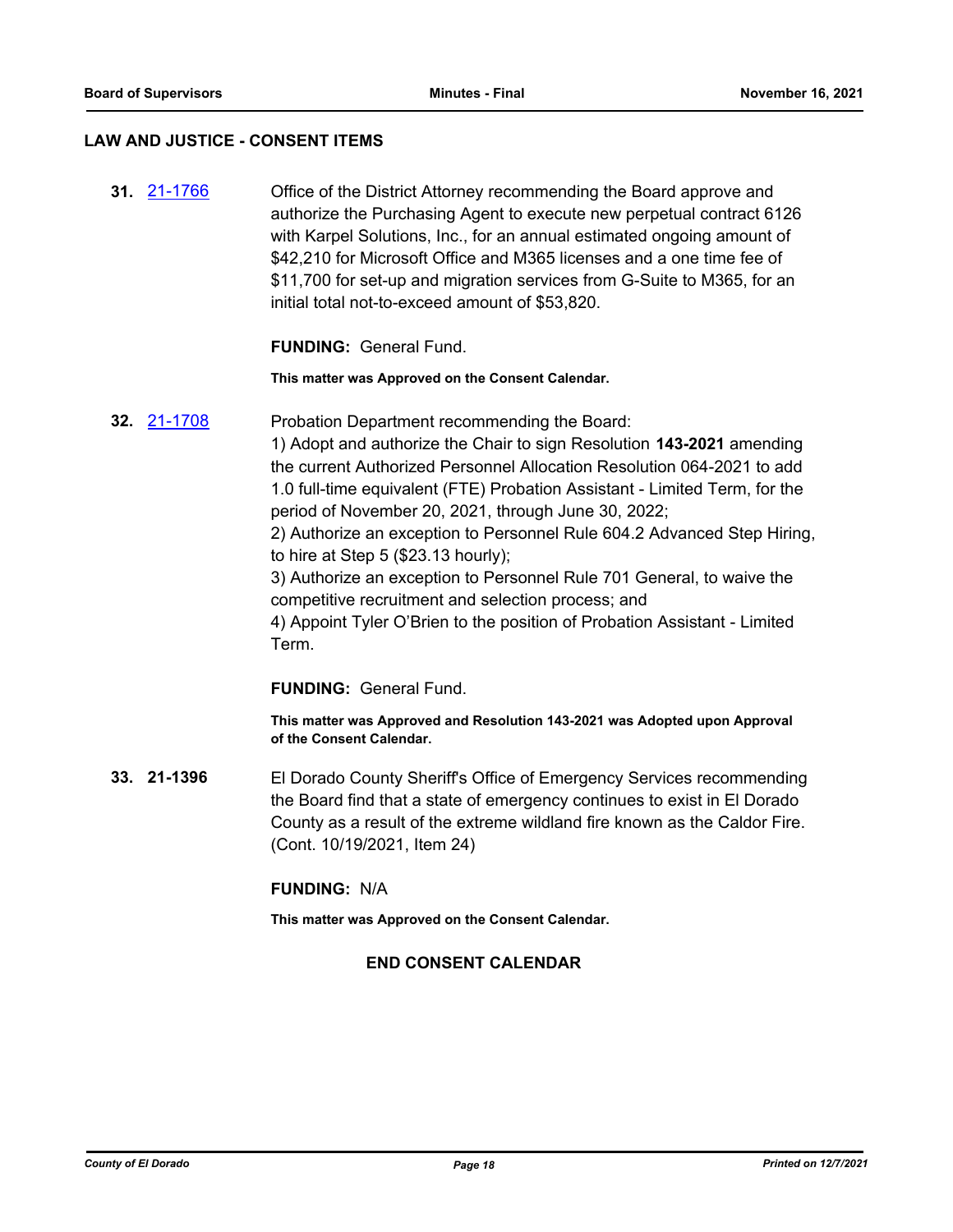#### **DEPARTMENT MATTERS (Items in this category may be called at any time)**

**34.** [21-1819](http://eldorado.legistar.com/gateway.aspx?m=l&id=/matter.aspx?key=30715) Chief Administrative Office recommending the Board: 1) Recognize the Honorable Suzanne N. Kingsbury, Presiding Judge of the El Dorado County Superior Court, on her retirement after 25 years of service on the bench; and 2) Approve and authorize the Chair to sign a Proclamation recognizing Judge Kingsbury's dedication to public service and to congratulate her on her retirement.

*Public Comment: B. Richart*

**Don Ashton, Chief Administrative Officer, read the Proclamation.** 

**A motion was made by Supervisor Novasel, seconded by Supervisor Hidahl to Approve this matter.**

- **Yes:** 5 Novasel, Hidahl, Parlin, Thomas and Turnboo
- **35.** [21-1669](http://eldorado.legistar.com/gateway.aspx?m=l&id=/matter.aspx?key=30564) Chief Administrative Office recommending the Board consider the following:

1) Authorize the CAO to issue a Request for Qualifications to select a consultant to perform a comprehensive assessment of the County's emergency medical services and ambulance transport system, develop a strategic plan to address findings from the assessment and assist in the development of a Request for Proposals for prehospital emergency medical services and ambulance transport and dispatch services in County Service Area (CSA) 7 on the West Slope; and 2) Authorize the CAO to negotiate an amendment to Agreement 2298 with the El Dorado County Emergency Services Authority (JPA), the current prehospital ambulance transport contractor in CSA 7, to extend that agreement through June 30, 2025.

**FUNDING:** CSA 3 and 7 (ambulance transport fees, dedicated ad valorem property tax, special tax and benefit assessment).

*Public Comment: M. Johnson, T. Currero, G. Brown, K. Payne, B. Veerkamp*

**A motion was made by Supervisor Parlin, seconded by Supervisor Novasel to Approve this matter adding language to item 1) possible Request for Proposals for prehospital emergency medical services and ambulance transport and dispatch services in County Service Area (CSA) 7 on the West Slope.**

**Yes:** 5 - Novasel, Hidahl, Parlin, Thomas and Turnboo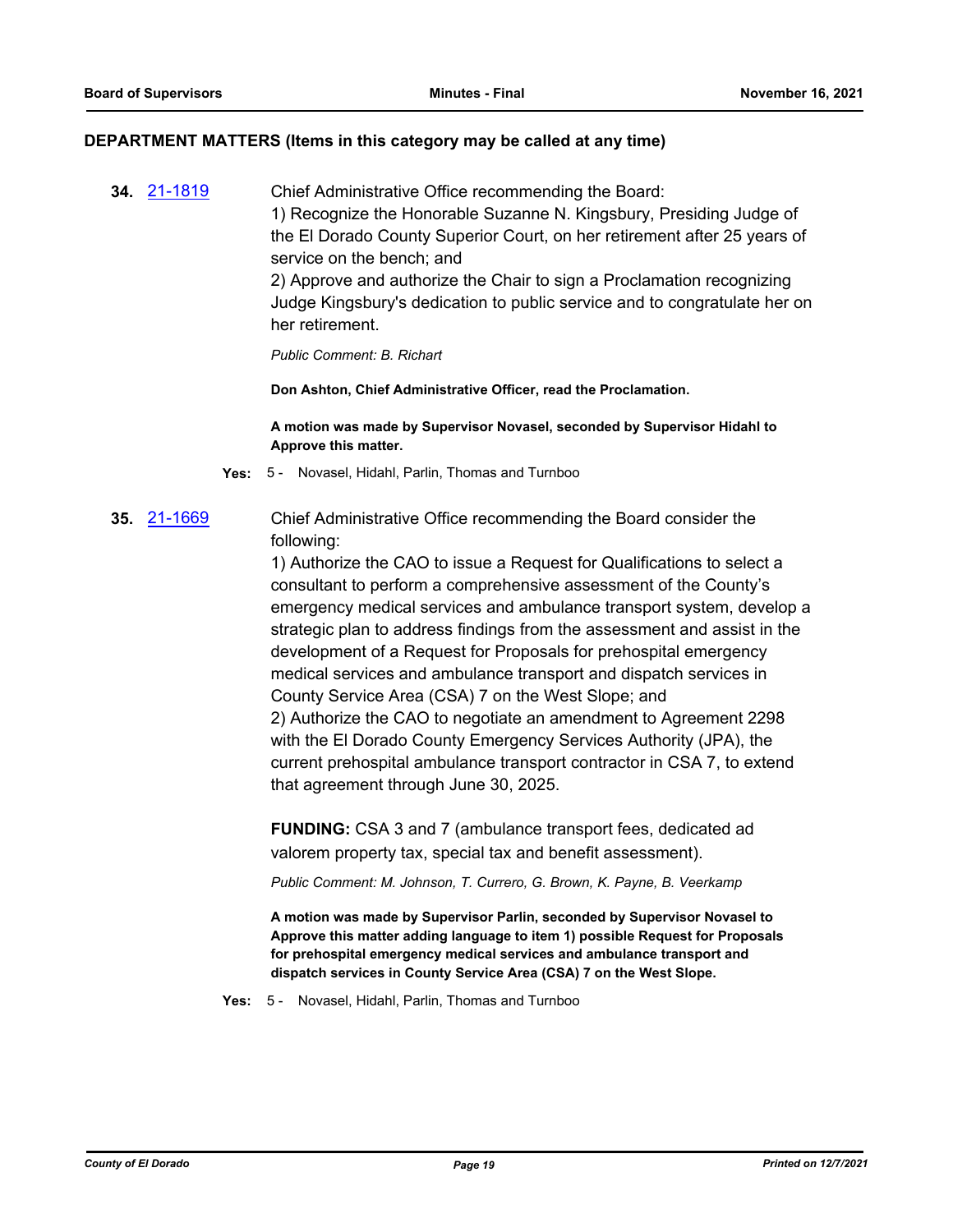**36.** [21-1733](http://eldorado.legistar.com/gateway.aspx?m=l&id=/matter.aspx?key=30628) Chief Administrative Officer and Director of Human Resources recommending the Board approve the Introduction (**First Reading**) of Ordinance **5153** amending El Dorado County Ordinance Chapter 2.06 Board of Supervisors - Conduct of Business and Compensation and waive full reading, read by title only and continue this matter to December 7, 2021 for Final Passage (Second Reading).

**FUNDING:** General Fund.

*Public Comment: K. Greenwood*

**A motion was made by Supervisor Hidahl, seconded by Supervisor Novasel to Continue this matter to December 7, 2021 for Final Adoption (Second Reading) of Ordinance 5153.**

- **Yes:** 4 Novasel, Hidahl, Parlin and Thomas
- **Noes:** 1 Turnboo
- **37.** [21-1628](http://eldorado.legistar.com/gateway.aspx?m=l&id=/matter.aspx?key=30523) Chief Administrative Officer and Director of Human Resources recommending the Board:

1) Receive an update from staff regarding the total compensation analysis for the Supervisor's Assistant classification; and

2) Approve and authorize the chair to sign Resolution **141-2021** revising the Salary Schedule for the Supervisor's Assistant classification effective the first pay period after adoption.

#### **FUNDING:** General Fund.

*Public Comment: K. Greenwood*

**A motion was made by Supervisor Thomas, seconded by Supervisor Parlin to Approve this matter and Adopt Resolution 141-2021.**

**Yes:** 5 - Novasel, Hidahl, Parlin, Thomas and Turnboo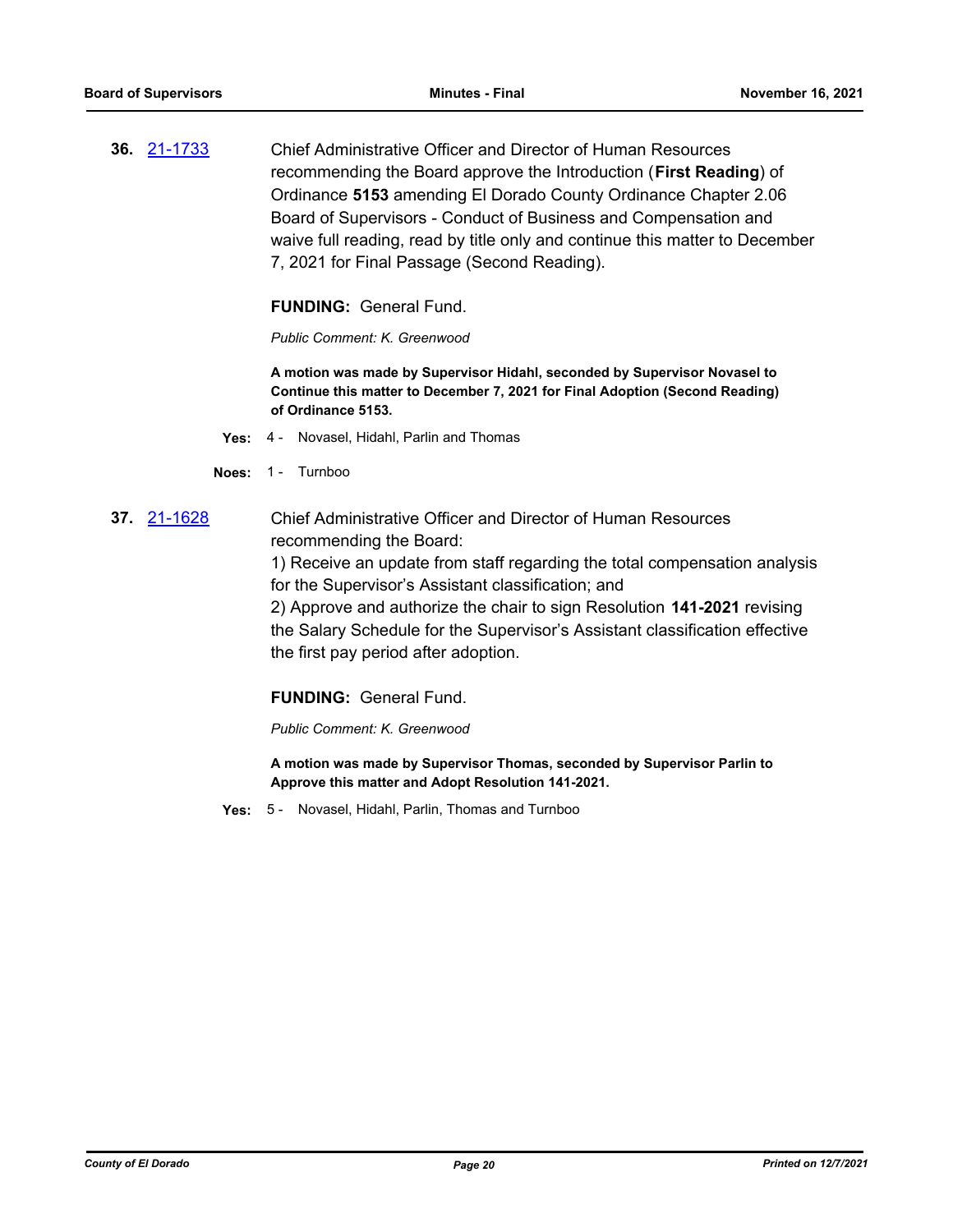## **10:00 A.M. - TIME ALLOCATION (Items will not be heard prior to time stated)**

**38.** [21-1698](http://eldorado.legistar.com/gateway.aspx?m=l&id=/matter.aspx?key=30593) **HEARING** - To consider the recommendation for approval from the Planning Commission on the proposed amendments to the Accessory Dwelling Unit (ADU) Ordinance (Project OR19-0002), and recommending the Board of Supervisors (Board) take the following actions: 1) Approve the California Environmental Quality Act (CEQA) Exemption consistent with Section 15282(h) of the CEQA Guidelines pursuant to Section 21080.17 of the California Public Resources Code (Exhibit A); and

2) Approve the proposed amendments to the Secondary Dwelling Ordinance, now referred to under state law as the Accessory Dwelling Unit (ADU) Ordinance and related Articles of the Zoning Ordinance, and adopt Ordinance **5152** for comprehensive minor amendments to Title 130 of the El Dorado County Ordinance Code relating to ADUs (Exhibit B) as presented by staff.

#### **FUNDING:** General Fund.

*Public Comment: K. Payne, L. Brent-Bumb, M. Washburn, K. Mulvany, K. Wassner, S. Taylor, K. Beal*

**Supervisor Hidahl opened the public hearing and upon hearing from staff and the public closed the hearing.**

**A motion was made by Supervisor Thomas, seconded by Supervisor Hidahl to Approve this matter and Adopt Ordinance 5152 and include clarifying language to Owner Occupancy Requirements to read:**

**Permits issued after January 1, 2025, the property owner shall occupy one of the residential dwelling units. This subsection is explicitly intended to prohibit two rental units on lots zoned for one single-unit residential dwelling. A notice of restriction on the subject property that is signed and notarized by the property owner declaring this limitation shall be filed with the Department prior to issuance of the certificate of occupancy for the accessory dwelling unit.**

**Yes:** 4 - Novasel, Hidahl, Thomas and Turnboo

**Noes:** 1 - Parlin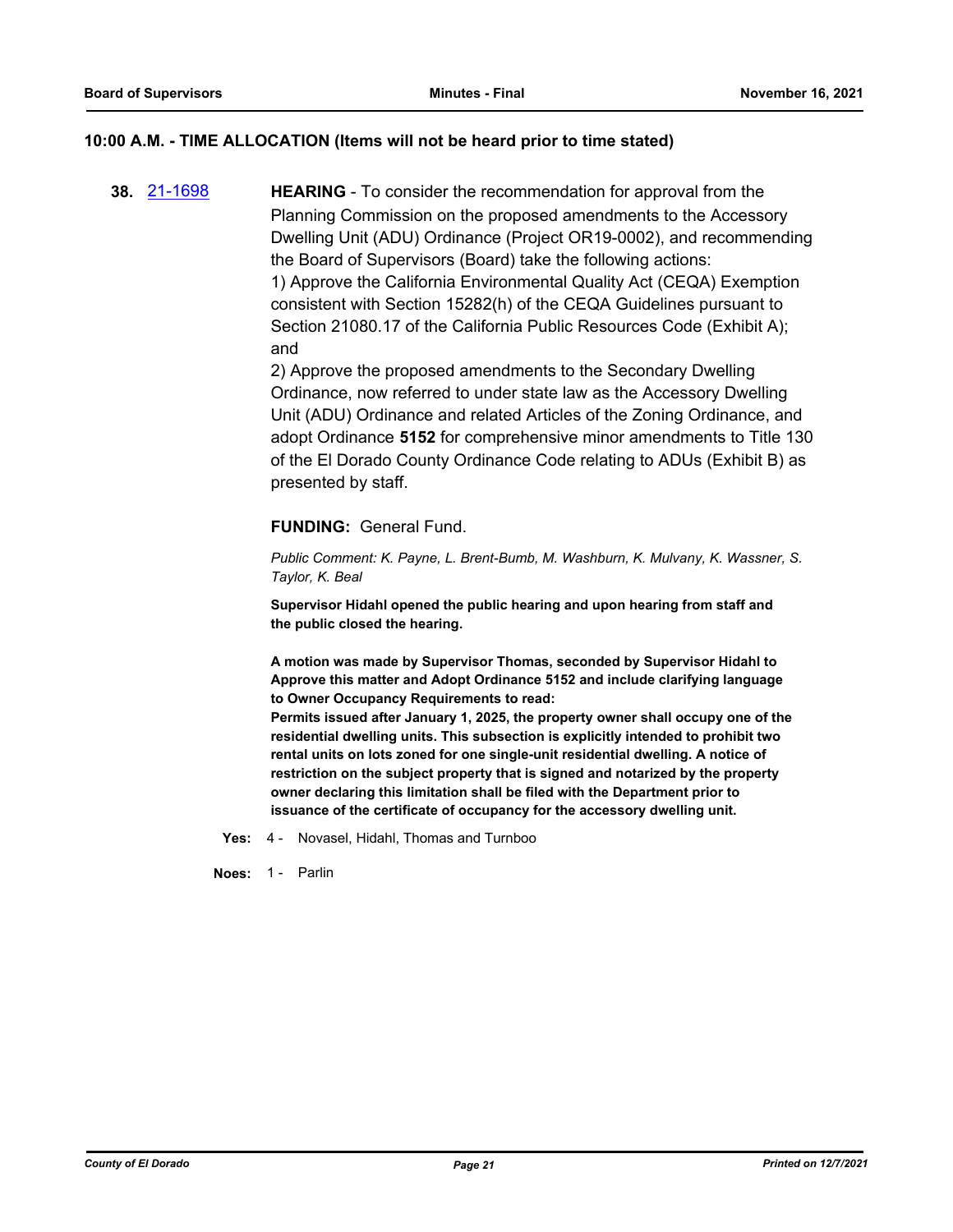# **11:00 A.M. - TIME ALLOCATION (Items will not be heard prior to time stated)**

**39.** [21-1068](http://eldorado.legistar.com/gateway.aspx?m=l&id=/matter.aspx?key=29962) **HEARING** - Department of Transportation recommending the Board approve and authorize the Chair to sign Freeway Agreement 03-ED-050-PM 20.5/25.8 between the California Department of Transportation and County of El Dorado, defining responsibilities of County roads on Route 50 from 0.2 mile west of Road 145 to 0.5 mile east of Snows Road, as related to the U.S. 50 / Camino Area Safety Project, Capital Improvement Program number 71319/36104015.

> **FUNDING:** Regional Surface Transportation Program Exchange Funds-Rural-EDCTC (47%), Traffic Impact Fee - Hwy 50 (37%), State Transportation Impact Mitigation Fee (10%), Tribe Funds (5%), and Road Fund (1%). (State and Local Funds)

#### *Public Comment: K. Payne*

**Supervisor Hidahl opened the public hearing and upon hearing from staff and the public closed the hearing.**

**A motion was made by Supervisor Thomas, seconded by Supervisor Parlin to Approve this matter.**

**Yes:** 5 - Novasel, Hidahl, Parlin, Thomas and Turnboo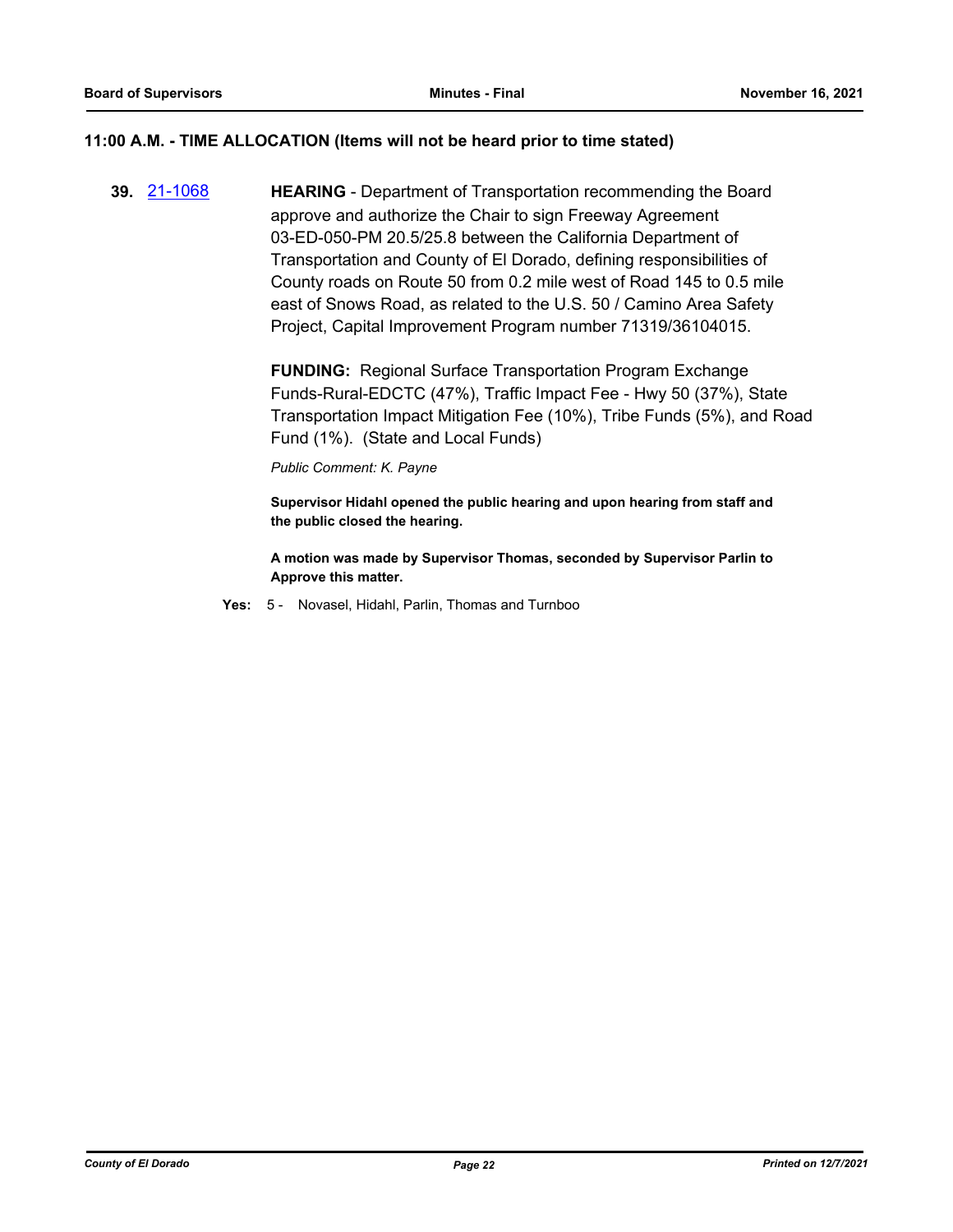# **1:00 P.M. - TIME ALLOCATION (Items will not be heard prior to the time stated)**

# **OPEN FORUM**

*Public Comment: M. Rodriguez, R. Carter, M. Lauder, L. Rodarte, T. Wilson, M. Lane, J. Gainsbourgh, A. Solaro, J. Frame, D. Endman, G. Smith, M. Mueller, Nick, J. Tassanary, L. Jones, T. Doyle, K. Greenwood, L. Brantley, 013, R. Michelson, D. Wolfson, A. Davis, J. Robinson, M. Graybill, No name given*

# [21-1877](http://eldorado.legistar.com/gateway.aspx?m=l&id=/matter.aspx?key=30773) OPEN FORUM (See Attachment)

Open Forum is an opportunity for members of the public to address the Board of Supervisors on subject matter that is not on their meeting agenda and within their jurisdiction. Public comments during Open Forum are limited to three minutes per person. The total amount of time reserved for Open Forum is 20 Minutes.

# **1:30 P.M. - TIME ALLOCATION**

**40.** [21-1823](http://eldorado.legistar.com/gateway.aspx?m=l&id=/matter.aspx?key=30719) **HEARING** - El Dorado County Surveyor, Registrar of Voters, County Counsel, and the Chief Administrative Office providing a Public Workshop on the 2021 Redistricting Process (Redistricting Public Hearing #5).

> *Public Comment: G. Garrett, No name given, B. Williams, K. Payne, M. Lane, D. Manning, D. Wolfson, K. Greenwood, B. Hendricks, R. Burgardt, J. Davey, Jennifer, T. Rolston*

**Supervisor Hidahl opened the public hearing and upon hearing from staff and the public closed the hearing.**

**The Board provided direction to staff to move forward with changes to the El Dorado Hills Community Draft Redistricting Alternative - Revised B Map with the following changes:**

- **1) Include the Business Park in El Dorado Hills in District 1;**
- **2) Keep Rescue (North of Green Valley Road) together in District 4;**
- **3) Keep the Northern portion of Pleasant Valley in District 2; and**

**4) If District 4 population needs to be adjusted, have District 3 go out to Cold Springs.**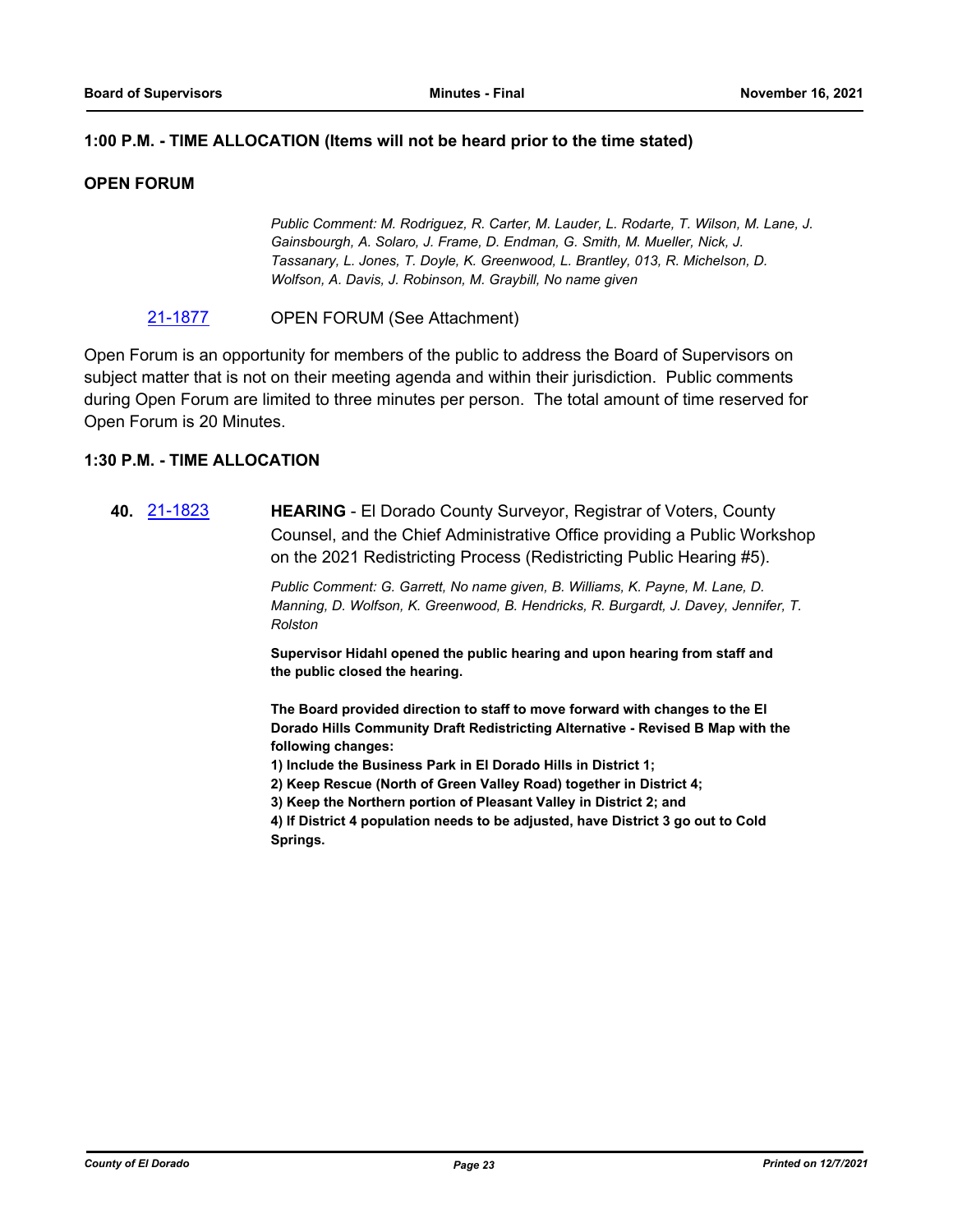# **3:00 P.M. - TIME ALLOCATION (Items will not be heard prior to the time stated)**

**41.** [21-1767](http://eldorado.legistar.com/gateway.aspx?m=l&id=/matter.aspx?key=30663) Supervisor Turnboo recommending the Board: 1) Adopt and authorize the Chair to sign Resolution **145-2021** declaring the opposition to vaccine mandates for school children; 2) Direct the Chief Administrative Officer to draft a letter to Governor Newsom supporting the November 9, 2021 letter from County Superintendents to the Governor; and 3) Direct the Chief Administrative Officer to return to the Board on December 7, 2021 with the draft letter for the Board to approve.

#### **FUNDING:** N/A

*Public Comment: M. Miller, M. Lane, C. Bish, Neil, Erika, D. Skaggs, K. Link, J. Harvery, Nick, G. Smith, No name given, M. Klemm, B. Kollenborg, A. Munozos, S. Reiner, S. Calmore, Emma, Grace, Shelby, Lily, M. Harris, D. Deerer, Daniel, K. Grossi, T. Peirender, M. Rodriguez, J. Waldo, J. Gainsbourgh, M. Pitman, No name given, K. Smith, M. Rineheart, M. Bowling, L. Moffitt, L. Jones, MC, T. Doyle, D. Wolfson, D. Harris, J. Thomas, T. Madera, E. Smith, Jill, C. Hearn, V. Das, K. Greenwood, T. Moore, K. Campbell*

**A motion was made by Supervisor Turnboo, seconded by Supervisor Thomas to Approve this matter and Adopt Resolution 145-2021.**

**Yes:** 4 - Hidahl, Parlin, Thomas and Turnboo

**Noes:** 1 - Novasel

#### **ITEMS TO/FROM SUPERVISORS (May be called at any time during the meeting)**

**No Supervisor reported.**

#### **CAO UPDATE (May be called at any time during the meeting)**

**Don Ashton, Chief Administrative Officer, reported on the following: Extended break for the Thanksgiving holiday. The next regular Board meeting will be on December 7, 2021. Caldor fire update.**

**ADJOURNED AT 7:10 P.M.**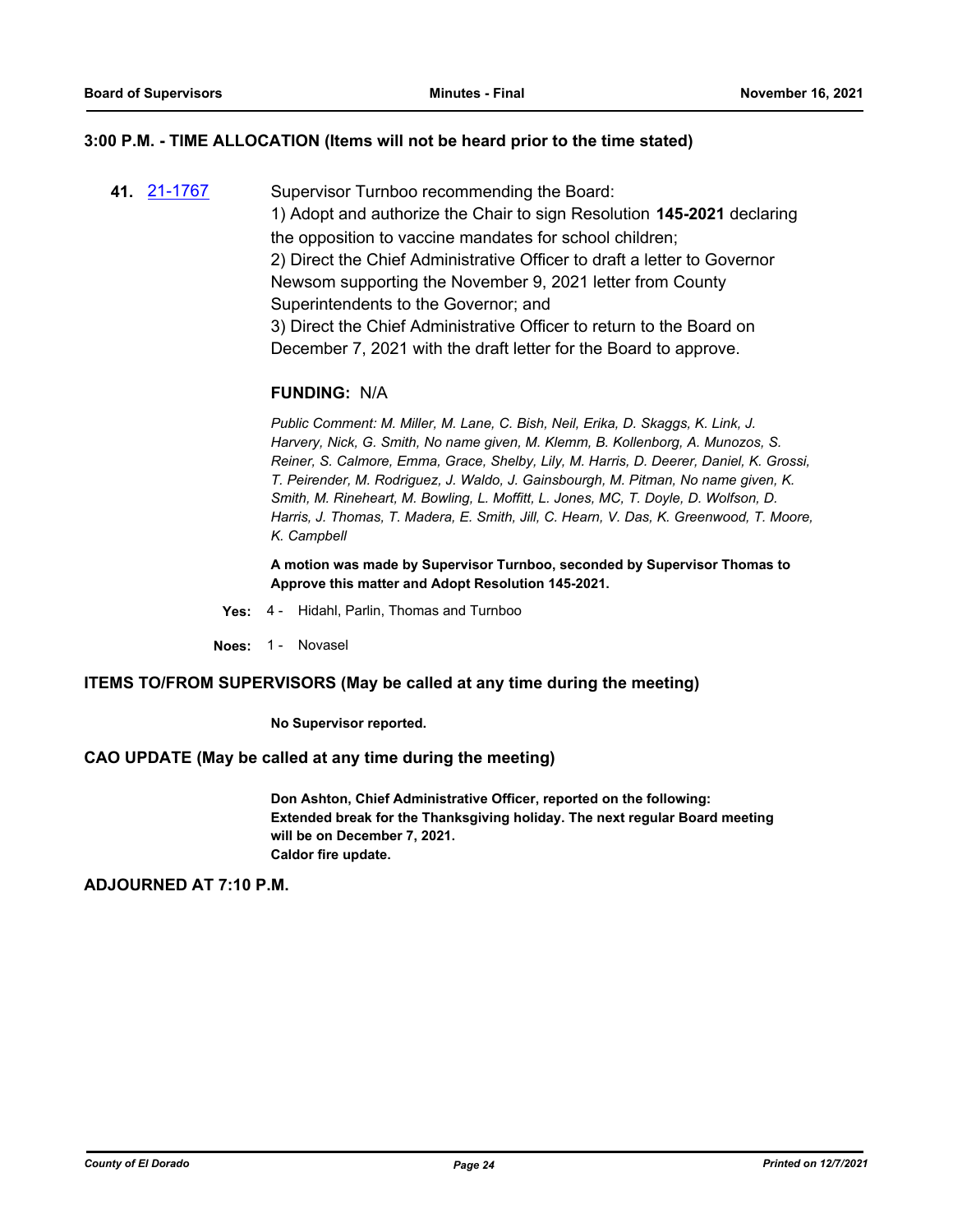# **CLOSED SESSION**

**42.** [21-1787](http://eldorado.legistar.com/gateway.aspx?m=l&id=/matter.aspx?key=30683) **Pursuant to Government Code Section 54957.6 - Conference with Labor Negotiator**: County Negotiator: Director of Human Resources and/or designee. Employee organizations: El Dorado County Employees' Association, Local 1, AFSCME Council 57 representing employees in the Supervisory, Professional, and General Bargaining Units; Operating Engineers Local No. 3 representing employees in the Trades & Crafts and Corrections Bargaining Units; El Dorado County Criminal Attorneys' Association representing employees in the Criminal Attorney Unit; El Dorado County Managers' Association representing employees in the Management Unit; Deputy Sheriff's Association representing employees in the Law Enforcement Unit; El Dorado County Probation Officers Association representing employees in the Probation Bargaining Unit; and El Dorado County Law Enforcement Management Association representing employees in the Law Enforcement Sworn Management Unit. (Est. Time: 40 Min.)

**No Action Reported. All five Supervisors participated.**

**43.** [21-1832](http://eldorado.legistar.com/gateway.aspx?m=l&id=/matter.aspx?key=30728) **Pursuant to Government Code Section 54956.8 - Conference with Real Property Negotiator**:

> **Property:** No physical address, APN 325-240-011 **County Negotiators:** Don Ashton, Chief Administrative Officer, successor or designee **Negotiating Parties:** State of California or designee **Under Negotiation:** Price and terms of payment for sale. (Est. Time: 15 Min.)

**This matter was Continued to December 7, 2021.**

**44.** [21-1833](http://eldorado.legistar.com/gateway.aspx?m=l&id=/matter.aspx?key=30729) **Conference with Legal Counsel - Significant Exposure to Litigation** pursuant to Government Code Section 54956.9(d)(2). Number of potential cases: (1). (Est. Time: 15 Min.) (Cont. 11/16/2021, Item 44)

**This matter was Continued to December 7, 2021.**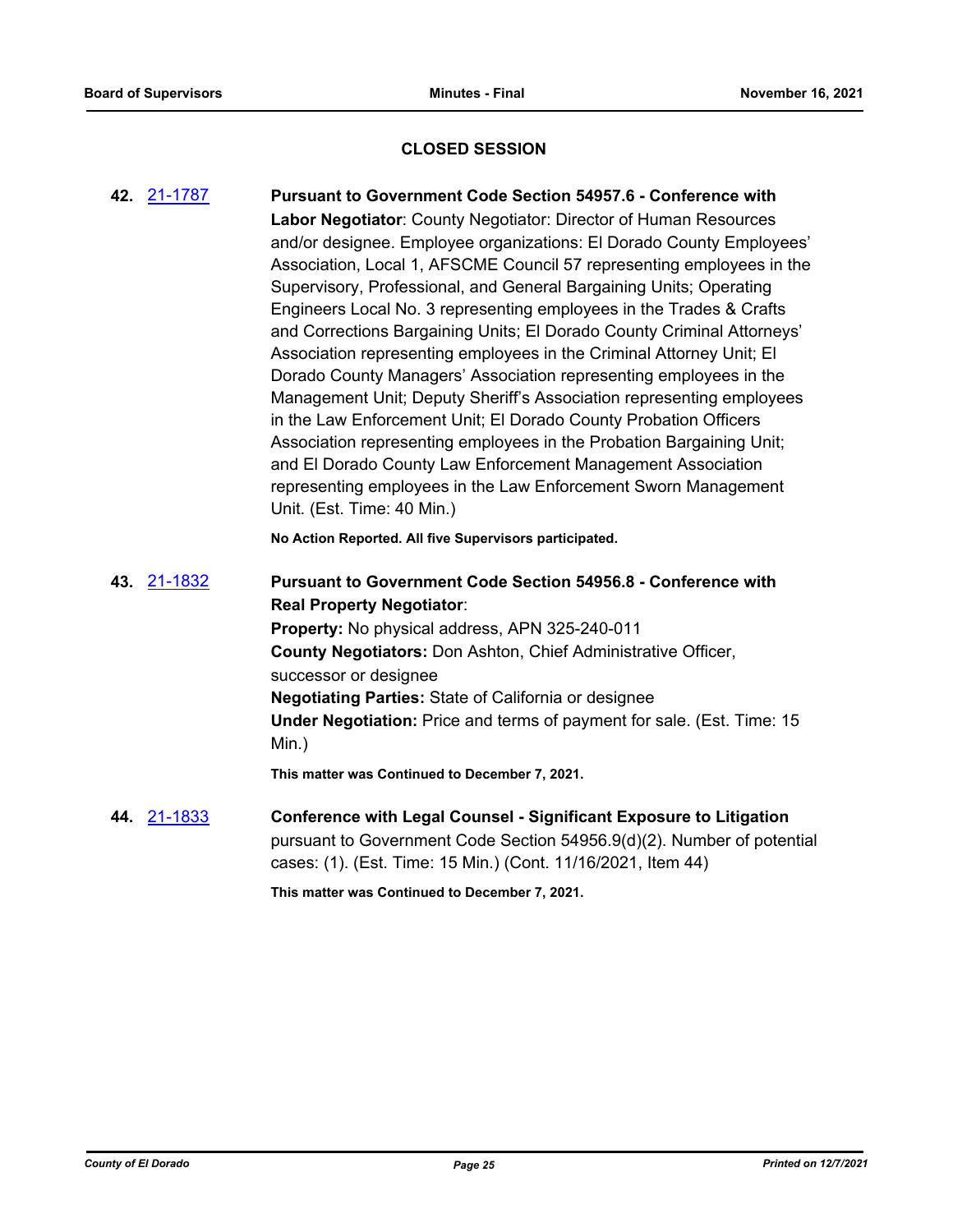|  | 45. 21-1834 | <b>Pursuant to Government Code Section 54956.8 - Conference with</b>                         |
|--|-------------|----------------------------------------------------------------------------------------------|
|  |             | <b>Real Property Negotiator:</b>                                                             |
|  |             | Properties: 5940 Pony Express Trail, Pollock Pines, CA 95726 - Best                          |
|  |             | Western Stagecoach Inn [APN 101-201-080-000]                                                 |
|  |             | <b>County Negotiator:</b> Don Ashton, Chief Administrative Officer, successor<br>or designee |
|  |             | <b>Negotiating Parties: Kayna Westley CA LLC, or designated</b>                              |
|  |             | representative                                                                               |
|  |             | Under Negotiation: Price and terms of payment for sale. (Est. Time: 15                       |
|  |             | $Min.$ )                                                                                     |
|  |             | This matter was Continued to December 7, 2021.                                               |
|  | 46 21-1697  | <b>Pursuant to Government Code Section 54957- Public Employee</b>                            |
|  |             | <b>Performance Evaluation.</b> Title: Director of Transportation. (Est. Time:                |
|  |             | 15 Min.)                                                                                     |

**This matter was Continued to December 7, 2021.**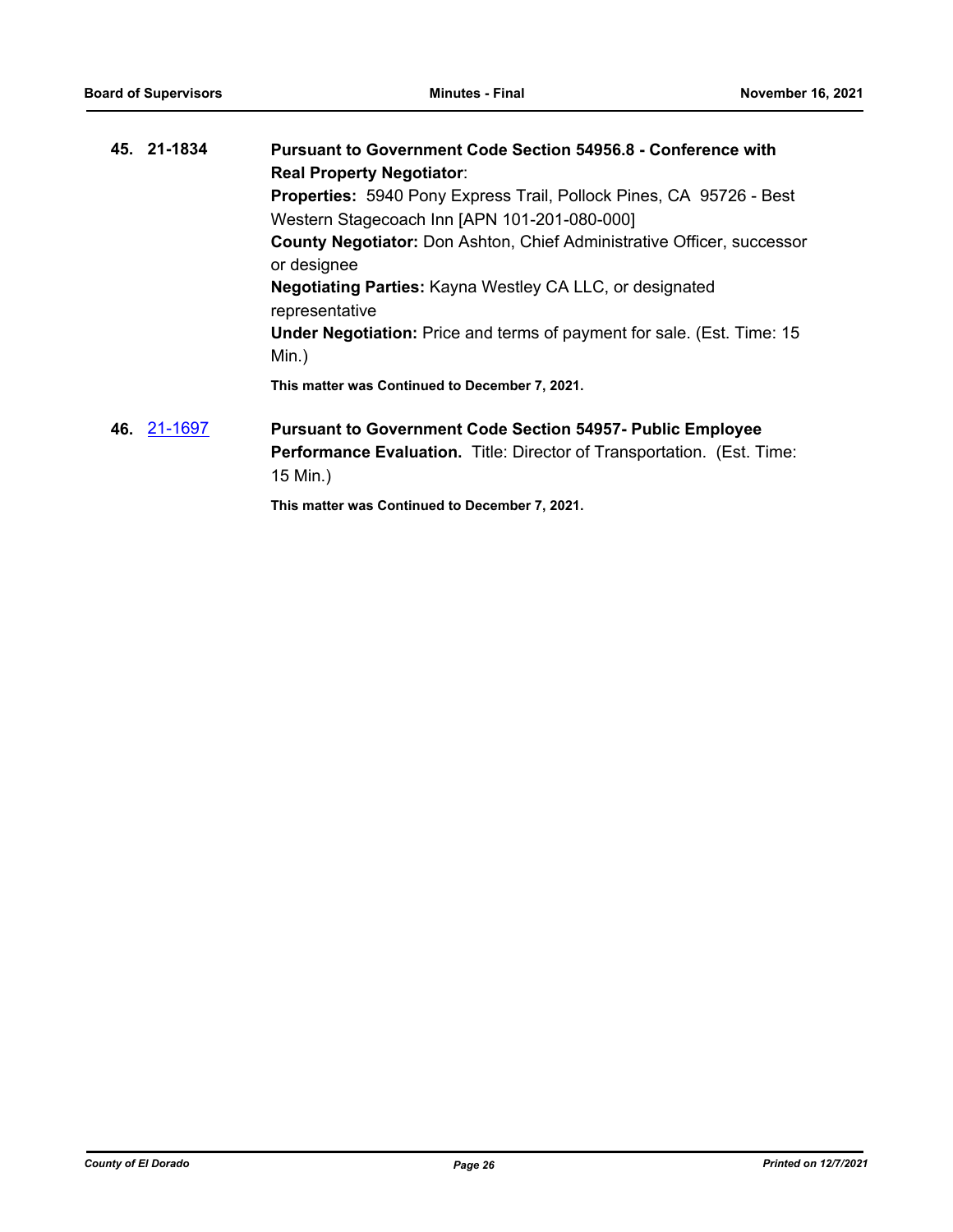On August 19, 2003, the Board adopted the following protocol: It is a requirement that all speakers, County staff and the public, when approaching the podium to make a visual presentation to the Board of Supervisors, must provide the Clerk with the appropriate number of hard copies of the presentation for Board members and the audience.